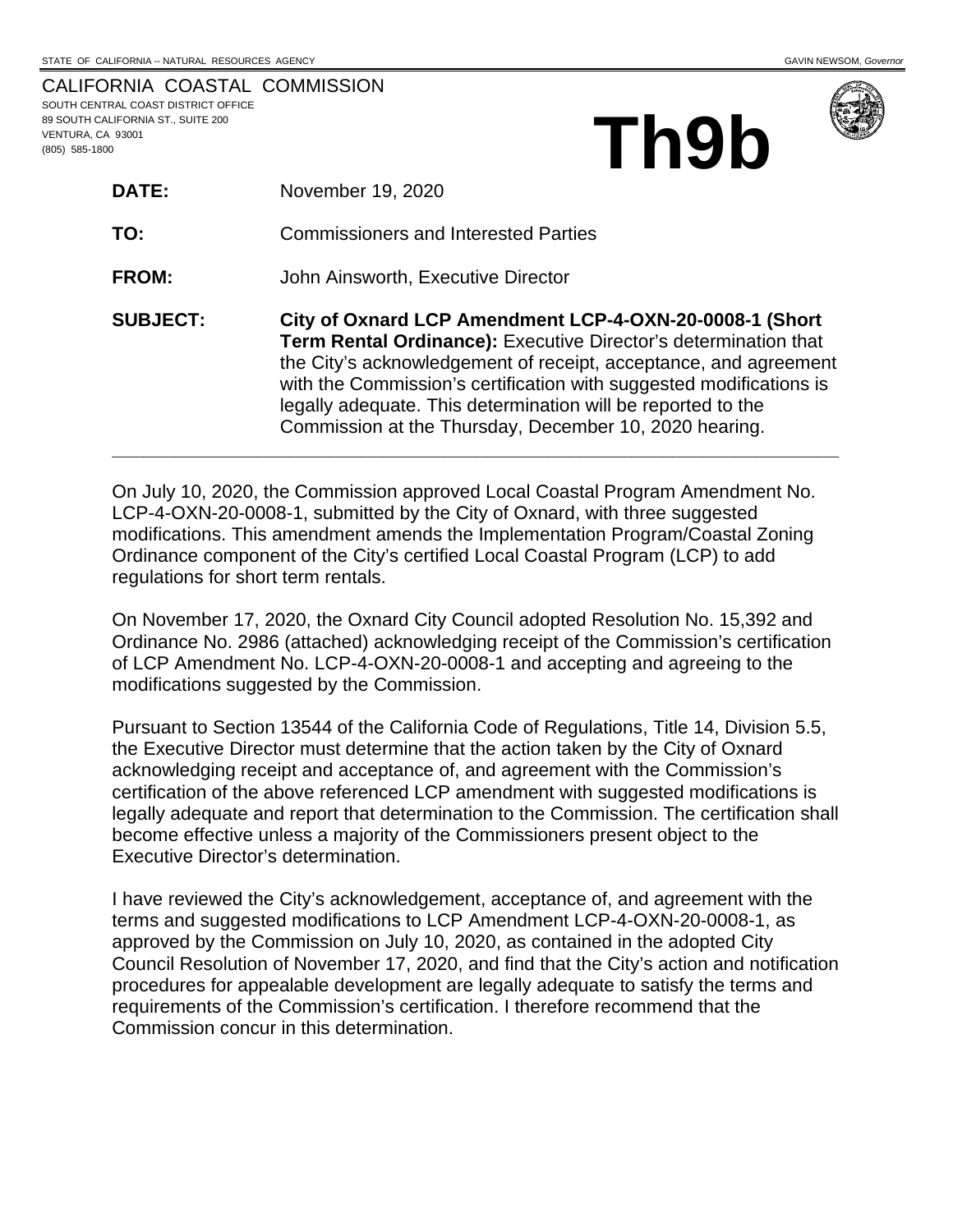A RESOLUTION OF THE CITY COUNCIL OF THE CITY OF OXNARD (1) ACKNOWLEDGING RECEIPT OF THE CALIFORNIA COASTAL COMMISSION'S RESOLUTION OF CERTIFICATION (LCP-4-OXN-20-0008-1) TO APPROVE NO. 19-580-04 (ZONING **PLANNING** AND ZONING PERMIT **TEXT** AMENDMENT) TO AMEND THE LOCAL COASTAL PROGRAM BY MODIFYING OXNARD CITY CODE CHAPTER 17, ARTICLE IV, SECTION 17-53 TO INCORPORATE THE MODIFICATIONS RECOMMENDED BY THE CALIFORNIA COASTAL COMMISSION INTO THE CITY'S SHORT TERM RENTAL REGULATIONS FOR THE COASTAL ZONE REGARDING A) SUBSECTION C (VACATION RENTAL PERMIT CAP) OF SECTION 17-53 (SHORT TERM RENTAL UNITS); B) SUBSECTION D (SEPARATION REQUIREMENT) OF PROPOSED SECTION 17-53 (SHORT TERM RENTAL UNITS); AND C) SUBSECTION I.3 (INELIGIBLE DWELLINGS, STRUCTURES, AND SPACES) OF PROPOSED SECTION 17-53 (SHORT TERM RENTAL UNITS); AND (2) ACCEPT AND AGREE TO SUCH TERMS AND MODIFICATIONS AND TAKE WHATEVER FORMAL ACTION IS REQUIRED TO SATISFY THE TERMS AND MODIFICATIONS; AND (3) AGREE TO ISSUE COASTAL DEVELOPMENT PERMITS FOR THE TOTAL AREA INCLUDED IN THE CERTIFIED LOCAL COASTAL PROGRAM (LCP), AND ADOPT THE LCP AMENDMENT WITH THE SUGGESTED MODIFICATION. FILED BY CITY OF OXNARD, COMMUNITY DEVELOPMENT DEPARTMENT, 214 SOUTH C STREET, OXNARD, CA, 93030.

WHEREAS, on November 5, 2019, the City Council approved an amendment to the City's Local Coastal Program (LCP) by amending Chapter 17 (Coastal Zoning), Article III of the Oxnard City Code (Ordinance No. 2970, Planning and Zoning No. 19-580-04), regarding short-term rentals; and

WHEREAS, on January 30, 2020, the City of Oxnard submitted an application for a LCP Amendment to the California Coastal Commission to adopt Ordinance No 2970 to allow the City of Oxnard to regulate short term rentals within the Coastal Zone; and

WHEREAS, on July 10, 2020, the California Coastal Commission held a public hearing approving a resolution of conditional certification with three suggested modifications for this LCP Amendment (Coastal Commission Case No. LCP-4-OXN-20-0008-1); and:

WHEREAS, the City Council finds the suggested modifications to be acceptable.

NOW THEREFORE, THE CITY COUNCIL OF THE CITY OF OXNARD HEREBY **RESOLVED AS FOLLOWS:** 

SECTION 1. Based on the entire record before the City Council and all written and oral evidence presented, including the City Council and Planning Commission Staff Reports and all attachments thereto, the City Council finds: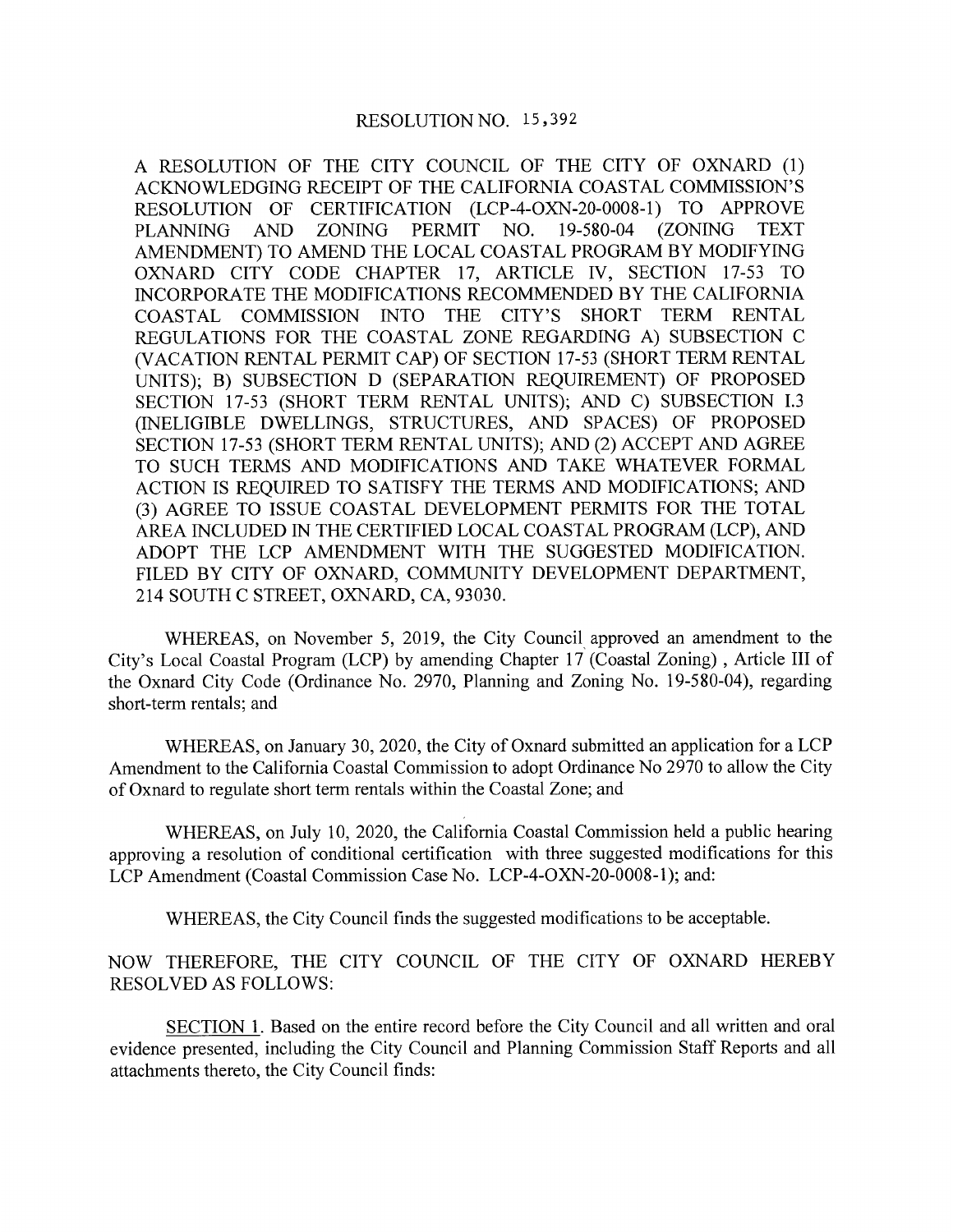Resolution No. 15,392 [Short Term Rental Zone Text Amendment / Local Coastal Plan Amendment] November 17, 2020 Page 2

- 1. The above recitations are true and correct.
- 2. The City Council acknowledges receipt of the California Coastal Commission's resolution of conditional certification, including any terms or modifications suggested for final certification; accepts and agrees to any such terms and modifications and takes whatever formal action is required to satisfy the terms and modifications through amendment of the Implementation Program (Coastal Zoning Ordinance) as required in Section 13544(a) of the California Coastal Commission's Administrative Regulations; agrees to issue Coastal Development Permits for the total area included in the certified Local Coastal Program; and adopts the Local Coastal Program Amendment with the suggested modifications.
- 3. The City Council will submit this acknowledgement to the California Coastal Commission to demonstrate conformity with the provisions of the California Coastal Commission's action to certify the amendment to the Local Coastal Program in compliance with Section 13544(b) of the California Coastal Commission's Administrative Regulations.
- 4. The Mayor is hereby authorized and directed to sign and certify all documents and other materials in accordance with this Resolution to reflect the above mentioned action by the City Council.
- 5. The City Council directs the Planning and Environmental Services Manager to submit this Resolution to the Executive Director of the California Coastal Commission.

SECTION 2. Pursuant to the California Environmental Quality Act (CEQA) Sections 15060 (C)(2) and (3) and 15061(b)(3), the project is a regulatory action which will not result in direct or reasonably foreseeable indirect physical changes in the environment and it can be seen with certainty that there is no possibility that the activity in question may have a significant effect on the environment is not subject to CEQA.

SECTION 3. The City Clerk shall certify the adoption of this Resolution.

## [SIGNATURES ON FOLLOWING PAGE]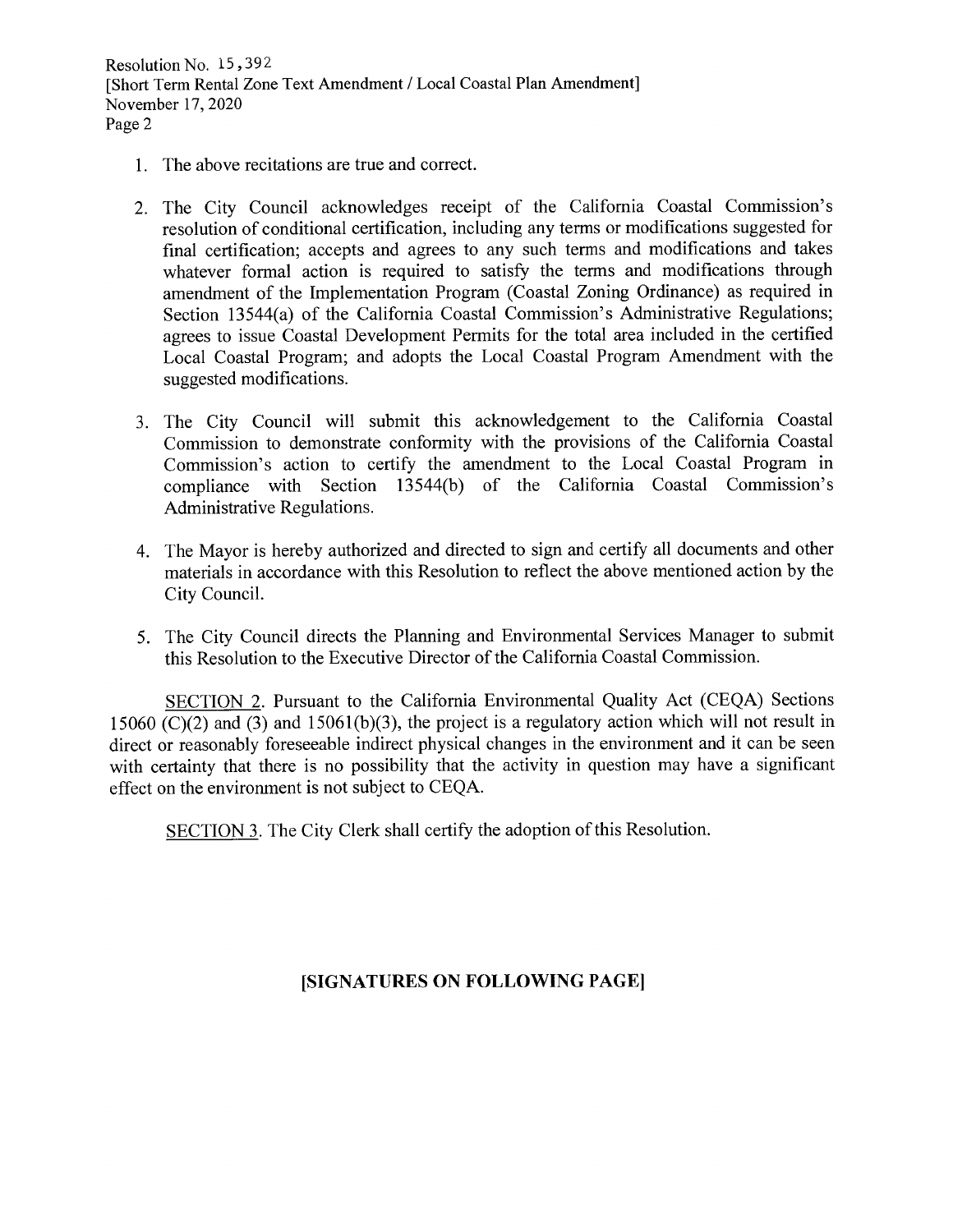Resolution No. 15,392 [Short Term Rental Zone Text Amendment / Local Coastal Plan Amendment] November 17, 2020 Page 3

PASSED, APPROVED AND ADOPTED by the City Council of the City of Oxnard on this 17<sup>th</sup> day of November, 2020 by the following vote:

Councilmembers Basua, Flynn, Lopez, MacDonald, Madrigal, Perello and AYES: Ramirez. None. NOES:

ABSTAIN: None.

None. ABSENT:

RECUSED: None.

for: Tim Flynn, Mayor

ATTEST:

 $B$ Michelle Ascension, City Clerk

**APPROVED AS TO FORM:** 

By Stephen M. Fischer, City Attorney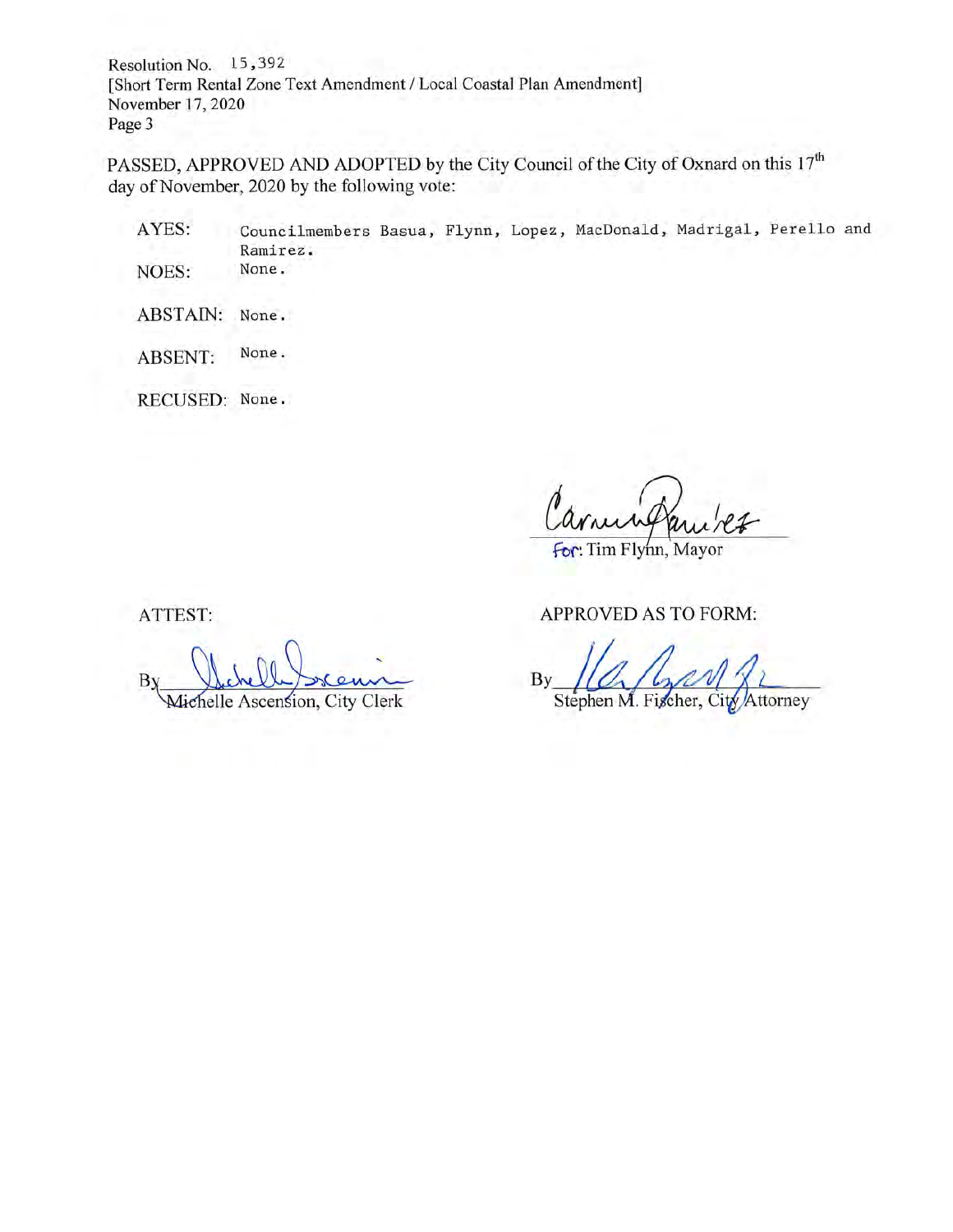#### **ORDINANCE NO. 2986**

AN ORDINANCE OF THE CITY COUNCIL OF THE CITY OF OXNARD AMENDING ORDINANCE 2970 TO INCORPORATE THE MODIFICATIONS RECOMMENDED BY THE CALIFORNIA COASTAL COMMISSION (COMMISSION), PURSUANT **TO** COMMISSION CERTIFICATION OF LOCAL COASTAL PLAN (LCP) AMENDMENT NO. LCP-4-OXN-20-0008-1 (SHORT TERM RENTALS), INTO THE CITY'S SHORT TERM RENTAL REGULATIONS FOR THE COASTAL ZONE WITHIN OXNARD CITY CODE CHAPTER 17, ARTICLE IV, SECTION 17-53 REGARDING A) SUBSECTION C (VACATION RENTAL PERMIT CAP) OF SECTION 17-53 (SHORT TERM RENTAL UNITS); B) SUBSECTION D (SEPARATION REQUIREMENT) OF PROPOSED SECTION 17-53 (SHORT TERM RENTAL UNITS); AND C) SUBSECTION I.3 (INELIGIBLE DWELLINGS, STRUCTURES, AND SPACES) OF PROPOSED SECTION 17-53 (SHORT TERM RENTAL UNITS); AND (2) ACCEPT AND AGREE TO SUCH TERMS AND MODIFICATIONS AND TAKE WHATEVER FORMAL ACTION IS REQUIRED TO SATISFY THE TERMS AND MODIFICATIONS; AND (3) AGREE TO ISSUE COASTAL DEVELOPMENT PERMITS FOR THE TOTAL AREA INCLUDED IN THE CERTIFIED LOCAL COASTAL PROGRAM; AND TO RETAIN THE PREVIOUSLY ADOPTED AMENDMENTS THAT WERE NOT MODIFIED BY THE CALIFORNIA COASTAL REGARDING CHAPTER 17, ARTICLE IV, SECTION 17-53, AND **COMMISSION** AMENDING CHAPTER 17, ARTICLE II ADDING SUBSECTION (B) (10) TO SECTION 17-10, R-B-1, SINGLE- FAMILY BEACH SUB-ZONE; SECTION 17-11, R-W-1, SINGLE-FAMILY WATER-ORIENTED SUB-ZONE; SECTION 17-12, R-W-2, TOWNHOUSE WATER-ORIENTED SUB-ZONE; SECTION 17-13, R-2-C, COASTAL MULTIPLE-FAMILY SUB-ZONE: SECTION 17-14, R-3-C, COASTAL MEDIUM DENSITY MULTIPLE-FAMILY SUBZONE; ADDING SUBSECTION (B) (3) TO SECTION 17-15, CPC, COASTAL PLANNED COMMUNITY SUB-ZONE; AND ADDING SUBSECTION (B) (9) TO SECTION 17-25, R-BF, BEACHFRONT RESIDENTIAL SUB-ZONE REGARDING SHORT-TERM FILED BY CITY OF OXNARD, COMMUNITY DEVELOPMENT RENTAL UNITS. DEPARTMENT, PLANNING DIVISION, 214 SOUTH C STREET, OXNARD, CALIFORNIA 93030.

WHEREAS, short-term rental uses have grown in popularity with the rise of the sharing economy; and

WHEREAS, the City of Oxnard intends to adopt regulations on Short-Term Rental Units ("STRs"); and

WHEREAS, on March 2016, the City conducted an online community survey that contained a series of questions designed to receive public input on STRs; and

WHEREAS, on August 16, 2016, staff held a duly noticed public Community Workshop to summarize the March survey results and secure feedback from the community on specific STR related regulations and questions; and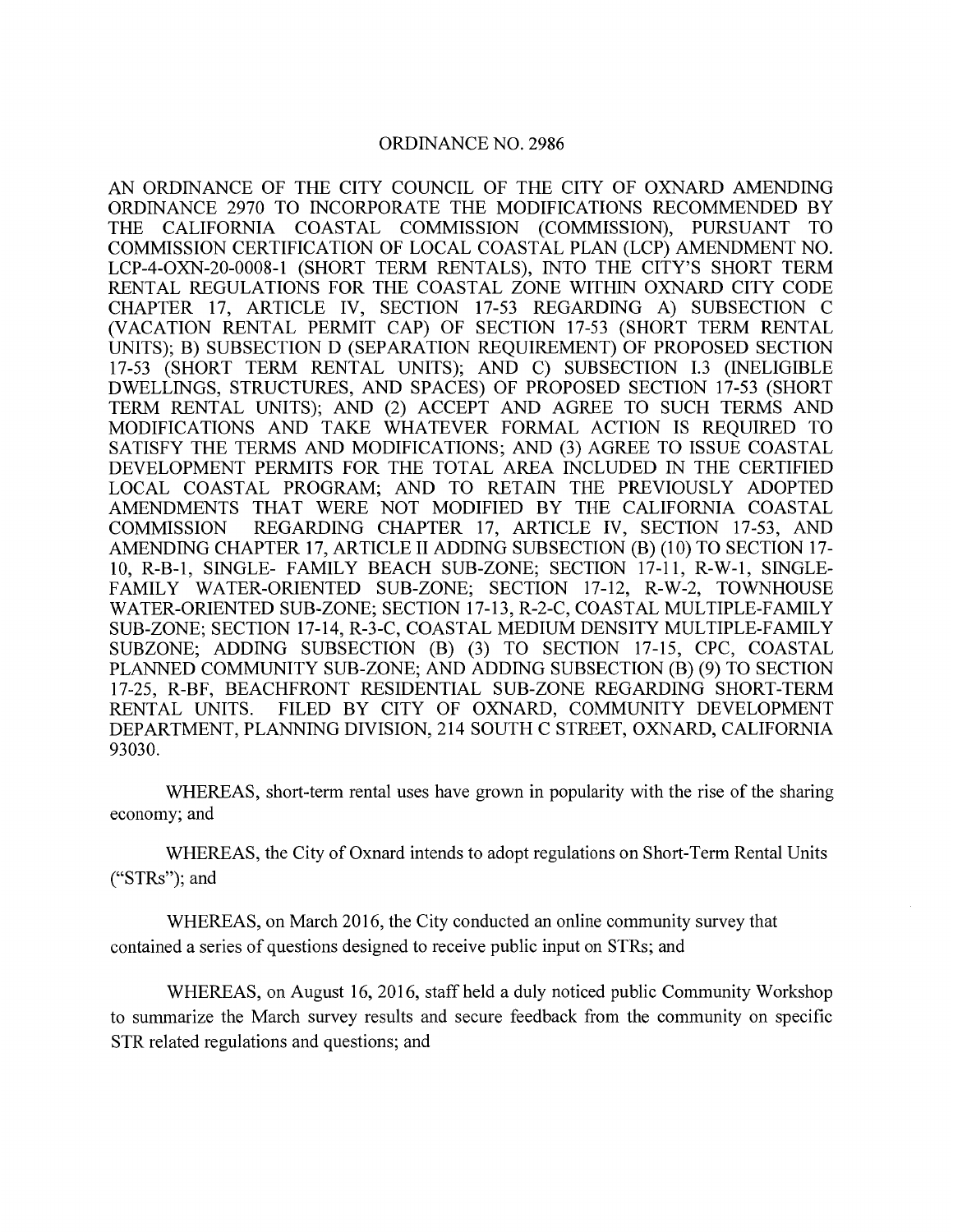City Council Ordinance No. 2986 Short Term Rental Zone Text Amendment / Local Coastal Plan Amendment October 20, 2020 Page 2 of 25

WHEREAS, on November 3, 2016, the Planning Commission of the City of Oxnard (the "Planning Commission") held a duly noticed study session to receive input on specific STR regulations; and

WHEREAS, on June 1, 2017, the Planning Commission conducted a duly noticed public hearing and specifically addressed STRs, questions raised at the November 3, 2016 meeting, and the STR processing guidelines; and

WHEREAS, on February 26, 2019, the City Council's Housing and Economic Development Committee (HEDC) held a duly noticed meeting to discuss policy questions and provide comments; and

WHEREAS, on July 9, 2019, the HEDC held a duly noticed meeting to discuss the draft ordinance with a focus on proposed changes to the ordinance; and

WHEREAS, on March 25, 2019, City Council held a duly noticed special meeting and received public input and provided direction to staff; and

WHEREAS, the City has identified the need to regulate short-term vacation rental uses in order to minimize impacts to residential neighborhoods and preserve neighborhood character, while balancing tourism; and

WHEREAS, the City recognizes the need for a reasonable balance between the regulation of short-term rental uses, which pay transient occupancy tax ("TOT") to the City, and the need to protect the character of residential neighborhoods; and

WHEREAS, the proposed ordinance is consistent with the 2030 General Plan and will protect the public health, safety and general welfare of the community as it establishes performance standards to ensure the compatibility between short term rentals and the residential character of neighborhoods in which they may be located; and

WHEREAS, pursuant to the California Environmental Ouality Act (CEOA) Sections 15060 (C)(2) and (3) and 15061(b)(3), regulatory actions which will not result in direct or reasonably foreseeable indirect physical change in the environment and when it can be seen with certainty that there is no possibility that the activity in question may have a significant effect on the environment are not subject to CEQA; and

WHEREAS, on August 1, 2019, the Planning Commission held a duly noticed public hearing to consider Planning and Zoning Permit No. 19-580-04 regarding the adoption of specific rules and regulations for STRs within Chapters 16 and 17 of the Oxnard City Code; and

WHEREAS, on September 24, 2019, the City of Oxnard's City Council's Housing and Economic Development Committee held a duly noticed meeting to receive a summary report on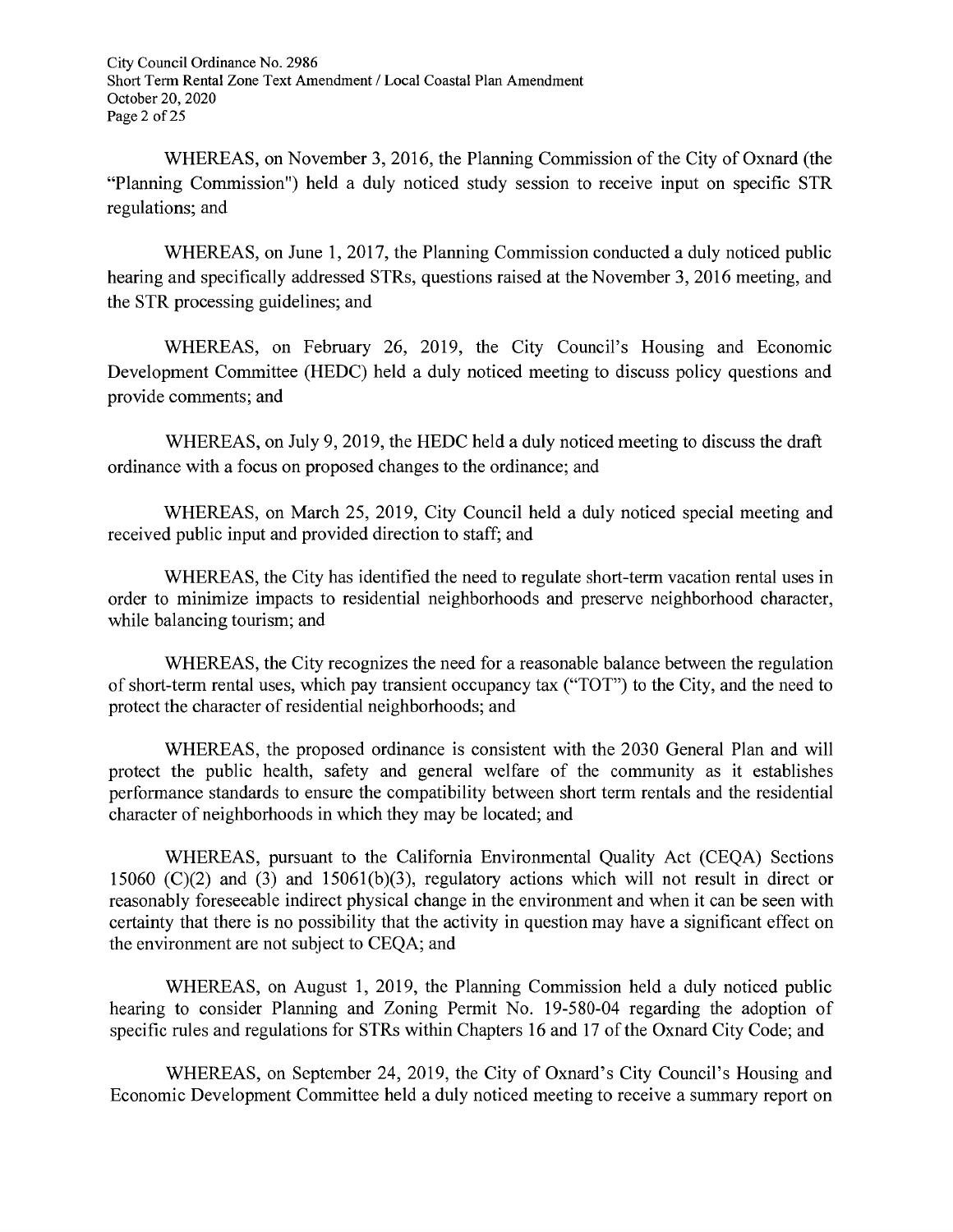City Council Ordinance No. 2986 Short Term Rental Zone Text Amendment / Local Coastal Plan Amendment October 20, 2020 Page 3 of 25

the Planning Commission recommendations and provided input on the recommendations; and

WHEREAS, on November 5, 2019, the City Council held a duly noticed public hearing to consider an amendment to Chapter 17, Article III of the Oxnard City Code; and

WHEREAS, at the public hearing, the City Council considered all the evidence in the record, including (but not limited to) the Planning Commission Resolution, the staff report (including the attachments), written submittals and public testimony before making a final decision on November 5, 2019 regarding establishing escalating fines for short-term rentals.

WHEREAS, on December 17, 2019, the City Council approved for second reading and adopted Ordinance Nos. 2969, 2970, and 2971 regarding short-term rentals; and

WHEREAS, on January 16, 2020, Ordinance Nos. 2969 and 2971 took effect; and

WHEREAS, on January 30, 2020, the City of Oxnard submitted an application for a LCP Amendment to the California Coastal Commission to adopt Ordinance No. 2970 to allow the City of Oxnard to regulate short term rentals within the Coastal Zone; and

WHEREAS, the California Coastal Commission held a public hearing on July 10, 2020 to review and consider Zone Text Amendment and recommended approval of the Zone Text Amendment / LCP Amendment with three modifications:

> Modification 1 - Subsection C (Vacation Rental Permit Cap) of Section 17-53 (Short Term Rental Units).

> Modification 2 - Subsection D (Separation Requirement) of proposed Section 17-53 (Short Term Rental Units).

> Modification 3 - Subsection I.3 (Ineligible Dwellings, Structures, and Spaces) of proposed Section 17-53 (Short Term Rental Units); and

WHEREAS, on July 10, 2020, the California Coastal Commission unanimously approved the LCP Amendment regarding short-term rentals; and

WHEREAS, the Planning Commission has reviewed and considered the California Coastal Commission's proposed modifications to Zone Text Amendment / LCP Amendment PZ No. 19-580-04; and

WHEREAS, on August 20, 2020, the Planning Commission has held a public hearing and received and reviewed written and oral comments related to the California Coastal Commission's proposed modifications to Zone Text Amendments / LCP Amendment PZ No. 19-580-04; and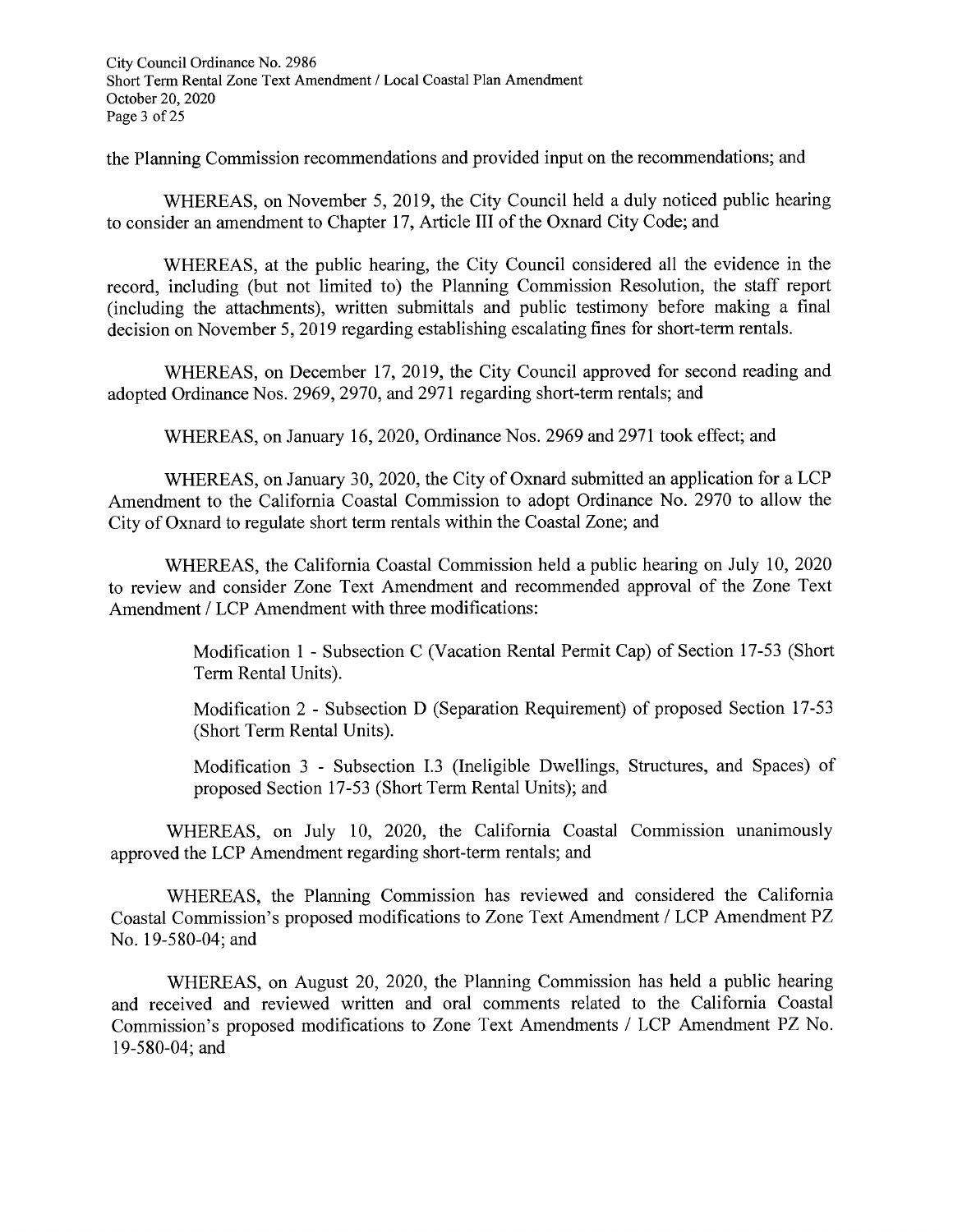City Council Ordinance No. 2986 Short Term Rental Zone Text Amendment / Local Coastal Plan Amendment October 20, 2020 Page 4 of 25

WHEREAS, the Planning Commission found after due study and deliberation that the public interest and general welfare require the adoption of Zone Text Amendment / LCP Amendment No. 19-580-04 with modifications as recommended by the CCC; and

WHEREAS, the Planning Commission of the City of Oxnard unanimously recommended that the City Council adopt Zone Text Amendments / LCP Amendment PZ No. 19-580-04 per Resolution 2020-15 Exhibit A; and

WHEREAS, on October 6, 2020, the City Council of the City of Oxnard conducted a duly noticed public hearing and considered the recommendation of the Planning Commission of the City of Oxnard to approve Planning and Zoning Permit No. 19-580-04 (Zoning Text Amendment) (the "Project" in accordance with the Oxnard City Code; and

WHEREAS, after considering all the evidence in the record, including (but not limited to) the staff report (including the attachments), the California Coastal Commission's Action Letter of Local Coastal Plan (LCP) Amendment No. LCP-4-OXN-20-0008-1 and the Planning Commission's adopted Resolution 2020-15, written submittals and verbal testimony from the public; and

WHEREAS, the City Council finds after due study and deliberation that the public interest and general welfare require the adoption of Zone Text Amendment / LCP Amendment No. 19-580-04 with modifications as recommended by the CCC; and

WHEREAS, the adoption of the Zoning Text Amendment would be a reasonable exercise of the City's police powers to ensure the continued health, safety, and welfare of the public; and

WHEREAS, the City Council accepts and agrees to the terms and modifications and agrees to issue Coastal Development Permits for the total area included in the certified LCP.

WHEREAS, the City Council authorizes the granting of a temporary STR permit for homeowners that were operating an STR in Oxnard prior to March 25, 2019. The permit must be applied for within 60 days of the effective date of this ordinance, is good for one year and shall not be automatically renewed.

NOW, THEREFORE, THE CITY COUNCIL OF THE CITY OF OXNARD DOES ORDAIN AS **FOLLOWS:** 

Section 1. Based upon the foregoing recitals as required per OCC 17-57( $C(8)(c)$ , which are incorporated herein, the City Council finds:

A. The Zone Text Amendment is consistent with the current certified local Coastal Land Use Plan or said Coastal Land Use Plan shall be amended concurrently in order to maintain consistency pursuant to the Coastal Act.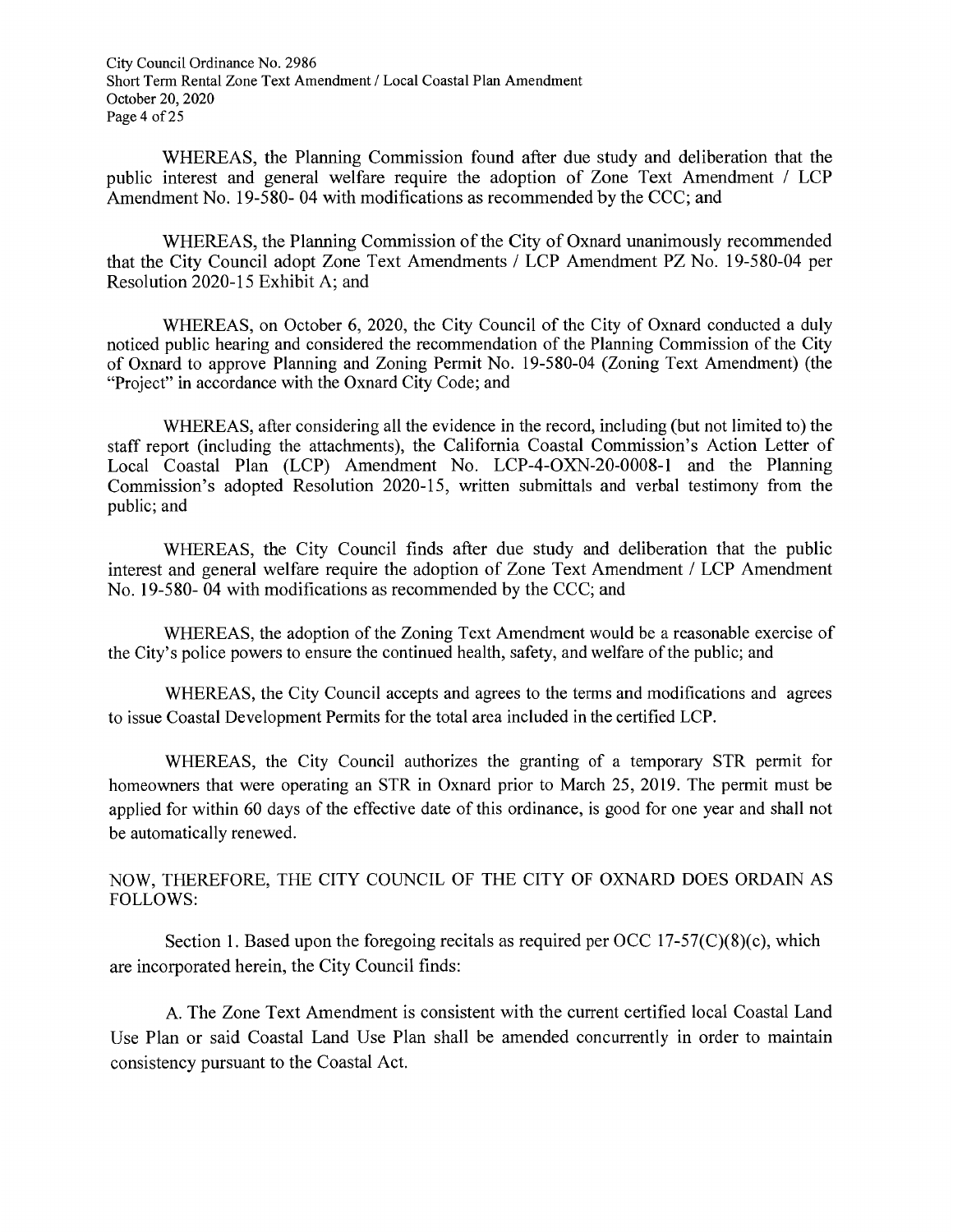City Council Ordinance No. 2986 Short Term Rental Zone Text Amendment / Local Coastal Plan Amendment October 20, 2020 Page 5 of 25

The local Coastal Land Use Plan shall be amended concurrently with the Zone Text Amendment through a Local Coastal Plan Amendment filed with the California Coastal Commission to ensure internal consistency. As such, this Zone Text Amendment will meet this finding.

B. The application for the Zone Text Amendment has been processed in accordance with procedures required by Oxnard City Code Section 17-58.

The proposed Zone Text Amendment has been processed in accordance with the procedures required by Section 17-58 (Hearings and Appeals), which include providing notice given at least 10 days prior to the hearing date in a newspaper of general circulation. Therefore, this Project meets this finding.

C. Cumulative amendments or changes maintain or enhance the coastal resources as identified and protected in the originally certified Coastal Land Use Plan.

The Zone Text Amendment creates regulations to manage activity that is currently being undertaken in the Coastal Zone, i.e. short-term rentals. Consideration was given in the regulations to ensure that the regulations focus on managing issues created by short-term rentals while maintaining access to the Coastal Zone thereby enhancing the certified local Coastal Land Use Plan. Therefore, this Zone Text Amendment meets this finding.

D. The Zone Text Amendment is appropriate in light of an established need for the requested amendment at the time and location anticipated by said amendment.

As a result of the rise in the number of short-term rentals in the Coastal Zone, the residents and City have experienced an increase in issues directly related to the use of residential properties in the Coastal Zone as short-term rentals. The issues include (but are not limited to) noise, trash and parking problems. The proposed Zone Text Amendment addresses these issues and other anticipated issues through the proposed standards and enforcement regulations that address the established need for the amendment. Therefore, this Zone Text Amendment meets this finding.

E. The proposed amendment would not be detrimental to the public interest, health, safety, convenience or welfare.

The adoption of Zone Text Amendment is a reasonable exercise of the City's police powers to ensure the continued health, safety, and welfare of the public by clarifying the implementation procedures of coastal zones throughout the City of Oxnard. As such, this Zone Text Amendment meets this finding.

F. The Zone Text Amendment maintains or enhances the provisions for public access within the Coastal Zone.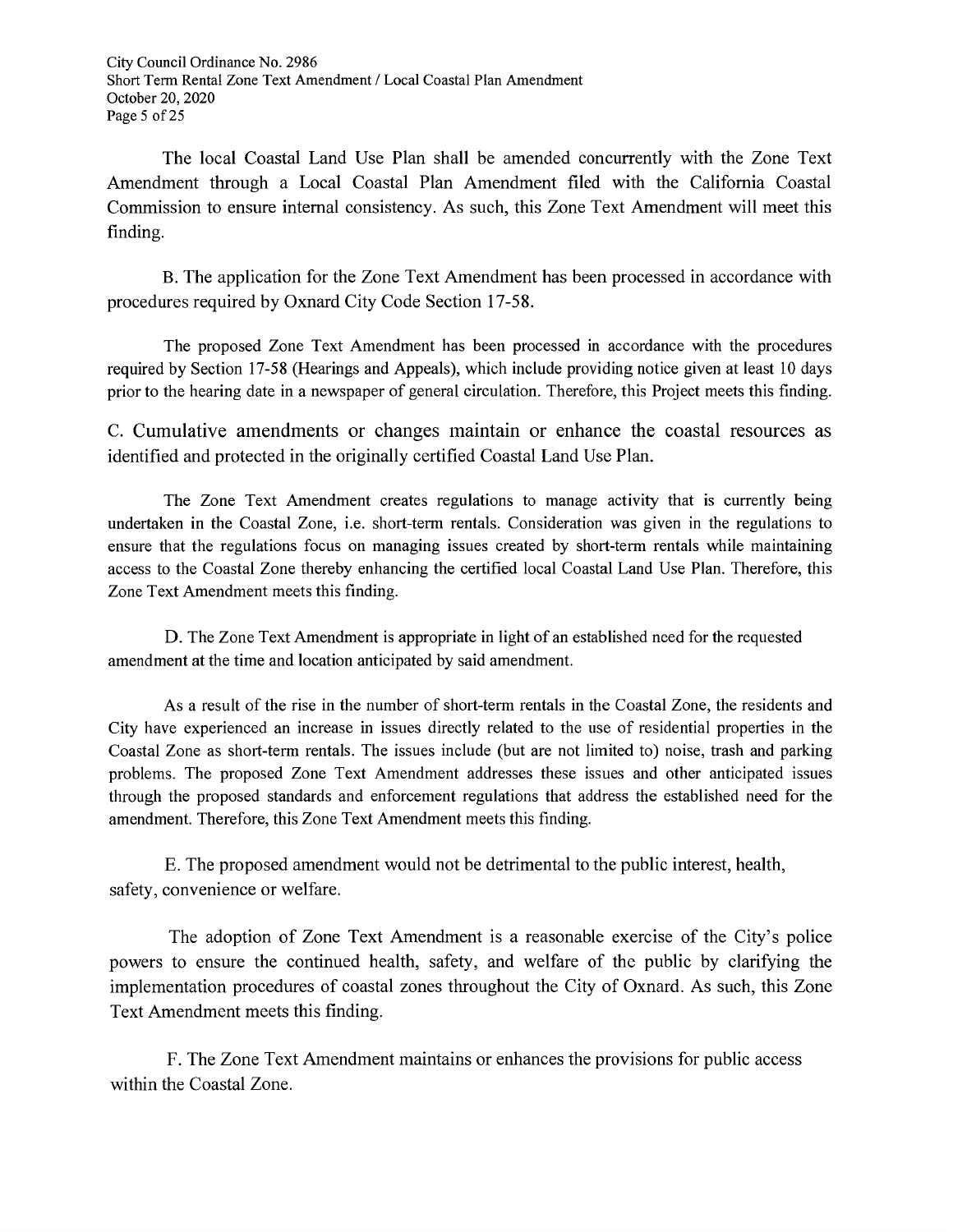City Council Ordinance No. 2986 Short Term Rental Zone Text Amendment / Local Coastal Plan Amendment October 20, 2020 Page 6 of 25

Short-term rentals are an existing use that is not currently allowed or regulated within the City's adopted Coastal Zoning regulations (Chapter 17 of the Oxnard City Code). The regulations will make short-term rentals a permitted use in select zones within the Coastal Zone once the required permit is obtained, and the regulations will establish operational requirements to manage the issues that arise as a result of short-term rentals. The Zone Text Amendment allows for an increase in the number of short-term rentals currently available in the Coastal Zone, thereby creating additional, quality overnight accommodations within the Coastal Zone. Therefore, this Zone Text Amendment meets this finding.

G. The Zone Text Amendment is consistent with the goals, policies, and actions of the City of Oxnard 2030 General Plan and will not conflict with the 2030 General Plan.

The zone text amendment supports the 2030 General Plan goals of improving community safety and quality of life, and strengthening neighborhood development. Additionally, the amendment will aid in the creation of a vibrant and economically sustainable commercial and retail sector throughout the City and enhance business development.

H. The Zone Text Amendment reflects the input of residents, stakeholders, and public officials, and implements the General Plan's vision and desire for the community, is adopted in the public's interest, and is consistent with federal and state law.

The zone text amendment has evolved through a process of public engagement with the entire community, review of regulations adopted by other jurisdictions in Southern California and is adopted in the public's interest to address concerns and issues brought to the City by residents. The regulations are based on current law and precedent established in the State of California.

Section 2. In view of all the evidence in the record and based on the foregoing findings, the City Council hereby approves the Zone Text Amendment.

Section 3. Chapter 17, Article II, Subsection (B) of Section 17-10 of the Oxnard City Code relating to the R-B-1, Single-Family Beach Sub-Zone is hereby amended to read as follows:

"(10) Short-term rentals consistent with Section 17-53."

Section 4. Chapter 17, Article II, Subsection (B) of Section 17-11 of the Oxnard City Code relating to the R-W-1, Single-Family Water-Oriented Sub-Zone is hereby amended to read as follows:

"(10) Short-term rentals consistent with Section 17-53."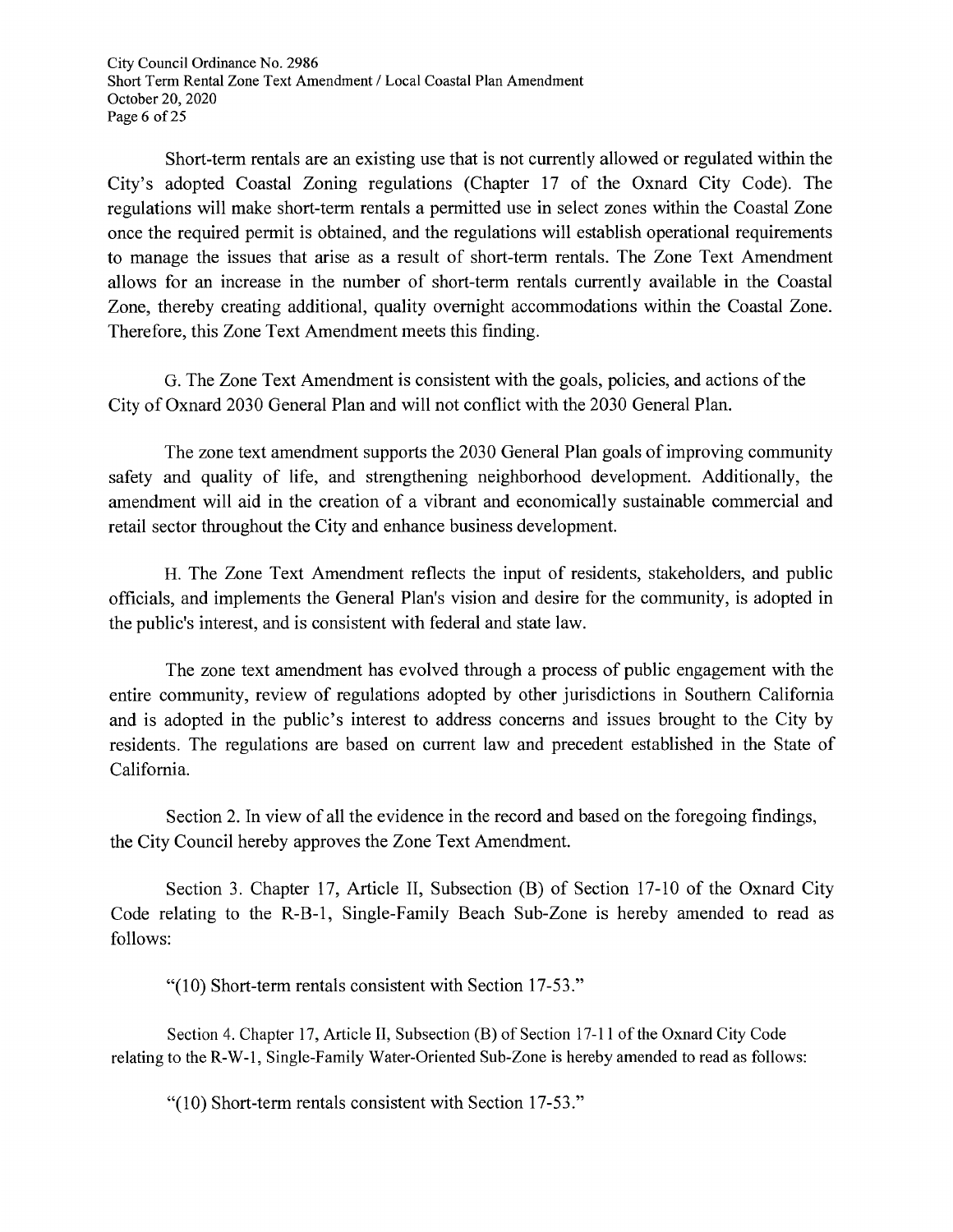City Council Ordinance No. 2986 Short Term Rental Zone Text Amendment / Local Coastal Plan Amendment October 20, 2020 Page 7 of 25

Section 5. Chapter 17, Article II, Subsection (B) of Section 17-12 of the Oxnard City Code relating to the R-W-2, Townhouse Water-Oriented Sub-Zone is hereby amended to read as follows:

"(10) Short-term rentals consistent with Section 17-53."

Section 6. Chapter 17, Article II, Subsection (B) of Section 17-13 of the Oxnard City Code relating to the R-2-C, Coastal Multiple-Family Sub-Zone is hereby amended to read as follows:

"(10) Short-term rentals consistent with Section 17-53."

Section 7. Chapter 17, Article II, Subsection (B) of Section 17-14 of the Oxnard City Code relating to the R-3-C, Coastal Medium Density Multiple-Family Sub-Zone is hereby amended to read as follows:

"(10) Short-term rentals consistent with Section 17-53."

Section 8. Chapter 17, Article II, Subsection (B) of Section 17-15 of the Oxnard City Code relating to the CPC, Coastal Planned Community Sub-Zone is hereby amended to read as follows:

"(3) Short-term rentals consistent with Section 17- $53."$ 

Section 9. Chapter 17, Article II, Subsection (B) of Section 17-25 of the Oxnard City Code relating to the R-BF. Beachfront Residential Sub-Zone is hereby amended to read as follows:

"(9) Short-term rentals consistent with Section 17- $53."$ 

Section 10. Section 17-53 is hereby added to Article IV of Chapter 17 of the Oxnard City Code to read as follows:

## **SEC. 17-53 SHORT-TERM RENTAL UNITS**

(A) Purpose and Intent.

The purposes of short-term rental unit regulations are to establish standards and requirements for the temporary rental of dwellings as accessory uses in order to; (1) ensure that the use of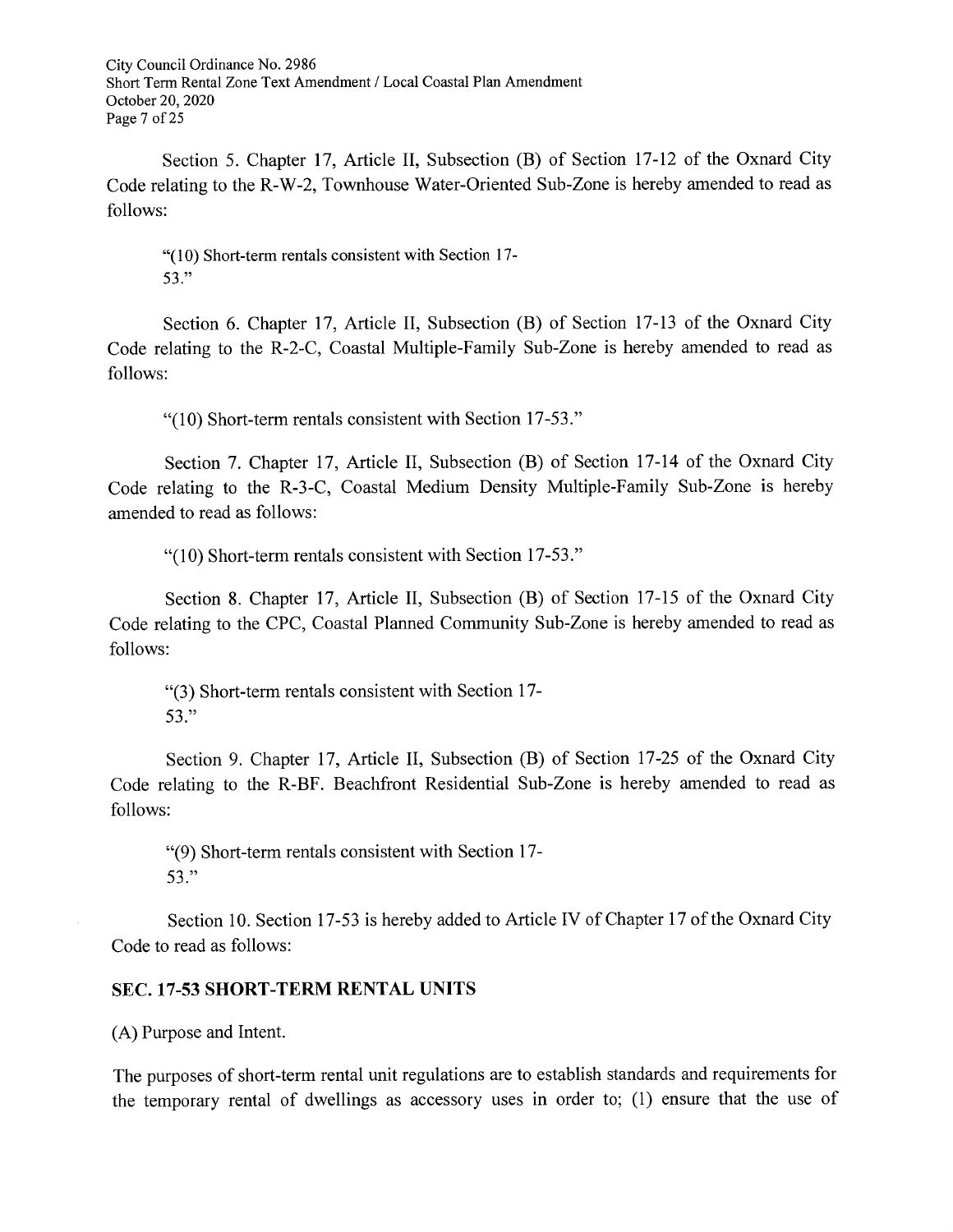City Council Ordinance No. 2986 Short Term Rental Zone Text Amendment / Local Coastal Plan Amendment October 20, 2020 Page 8 of 25

dwellings as short-term rental units does not adversely impact long-term housing opportunities in the City of Oxnard; (2) ensure that short-term rental units are compatible with surrounding land uses: and (3) protect the health, safety and welfare of the short-term rental units' renters, occupants, neighboring residents, as well as the general public and environment.

## (B) Definitions.

When used in this Article, the following words shall have the meanings ascribed to them as set forth herein.

Homeshare - A dwelling which is the primary residence of an owner who possesses at least a twenty percent ownership interest in the subject parcel, with any portion of the dwelling rented for a period less than thirty consecutive days when said owner is physically present in the same dwelling, with no meals or food provided to the renter or renters. A homeshare is not considered a home occupation. Use of a dwelling for occasional home exchange is not considered a homeshare.

Owner - A person with a full or partial fee title ownership interest in the subject property. For a property held in a trust, each trustee (but no trust beneficiary) is considered an owner.

Primary Residence - A dwelling which is the owner's main living location as evidenced by the owner's address-of-record for official documents such as the property's title, income tax returns, voter registration, or a current property tax bill.

Rent - The terms rent, rented and rental mean allowing use of a dwelling or property, or any portion thereof, in exchange for consideration in any form.

Short-term Rental - The rental of a residential unit for a period less than thirty (30) consecutive calendar days. Short-term rentals include both homeshares and vacation rentals.

Vacation Rental - A dwelling, any portion of which is rented for a period less than thirty consecutive days when the owner is not physically present, with no meals or food provided to the renter or renters. A vacation rental is not considered a home occupation under this Section. Use of a dwelling for occasional home exchange is not considered a vacation rental.

(C) Vacation Rental Permit Cap.

1. The number of vacation rental permits shall be limited by a 5% cap per General Plan neighborhood as established in the City of Oxnard Neighborhood Map adopted as Figure 3-4 in the 2030 General Plan or its successor document. The number of vacation rental permits shall be limited to 10% in the Residential Beach Front (R-BF) zone. The total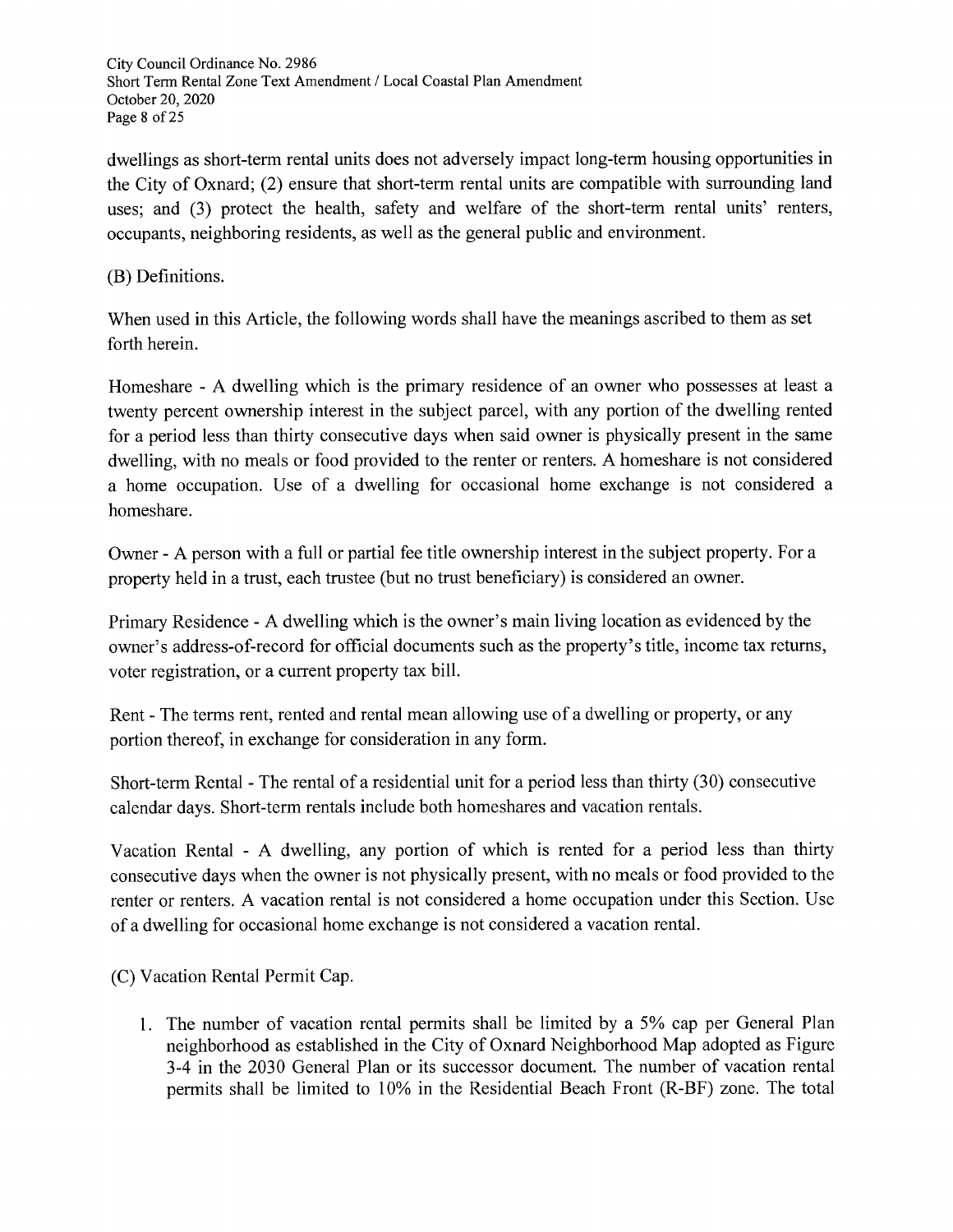number of vacation rental permits issued to residential dwellings shall not exceed 5% of the total dwelling units in each neighborhood. If no short-term rental permits are available pursuant to the cap on short-term rentals, the Director or designee shall place interested property owners on a waiting list in the order in which they were received. If a permit becomes available, applications shall be accepted and reviewed in the order they are listed on the waiting list subject to Subsection  $(K)$ .

- 2. Notwithstanding any language in this Subsection (C), Subsection (D), or Subsection  $(F)(3)$  to the contrary, if the owner(s) of an existing short-term rental property (i) consistently paid transient occupancy taxes to the City pursuant to Section 13-15 et seq. starting on or before January 1, 2019 (ii) otherwise complies with the requirements of this Section 17-53, and (iii) applies for a vacation rental permit within sixty (60) days from the effective date of Section 17-53, then such owner(s) shall be eligible for a short-term rental permit even if the approval of such permit(s) would exceed the vacation rental permit cap for the General Plan neighborhood or R-BF zone in which the property is located. During the initial 60-day period from the effective date of this Section 17-53, no applications for a vacation rental permit shall be accepted from any party except from the owner(s) of an existing short-term rental property who consistently paid transient occupancy taxes to the City pursuant to Section 13-15 et seq. starting on or before January 1, 2019 and otherwise complied with the requirements of Section 17-53. If the issuance of permits pursuant to applications filed during the initial 60-day period exceeds the rental permit cap in any General Plan neighborhood or the R-BF zone, then no further permits can be issued in that General Plan neighborhood or RB-F zone as long as the number of valid permits equal or exceed the percentage of permits otherwise allowed in the particular General Plan neighborhood or R-BF zone. If, however, the vacation rental permit for that property is revoked pursuant to Section  $17-53(R)$ , said property will be subject to the applicable cap requirement and the owner(s) may reapply for a permit pursuant to this Section 17-53.
- (D) Separation Requirement.

1. No Vacation Rental shall be issued a permit when a Vacation Rental permit has already been issued to another property that is either: (i) within 100 feet of the proposed Vacation Rental in the Residential Beach Front (R-BF) zone; or (ii) within 200 feet of the proposed Vacation Rental outside the R-BF zone. The 100-foot and 200-foot separation is to be measured horizontally from all parcel lines of property ownership as established by the legal description for the property on record with the County of Ventura.

2. Notwithstanding any language in this Subsection D to the contrary, the 100-foot and 200-foot separation requirement shall not apply to a dwelling unit within a development:

a. That is subject to the Vacation Ownership and Time-share Act of 2004 (Business and Professions Code Section 11210 et seq.); and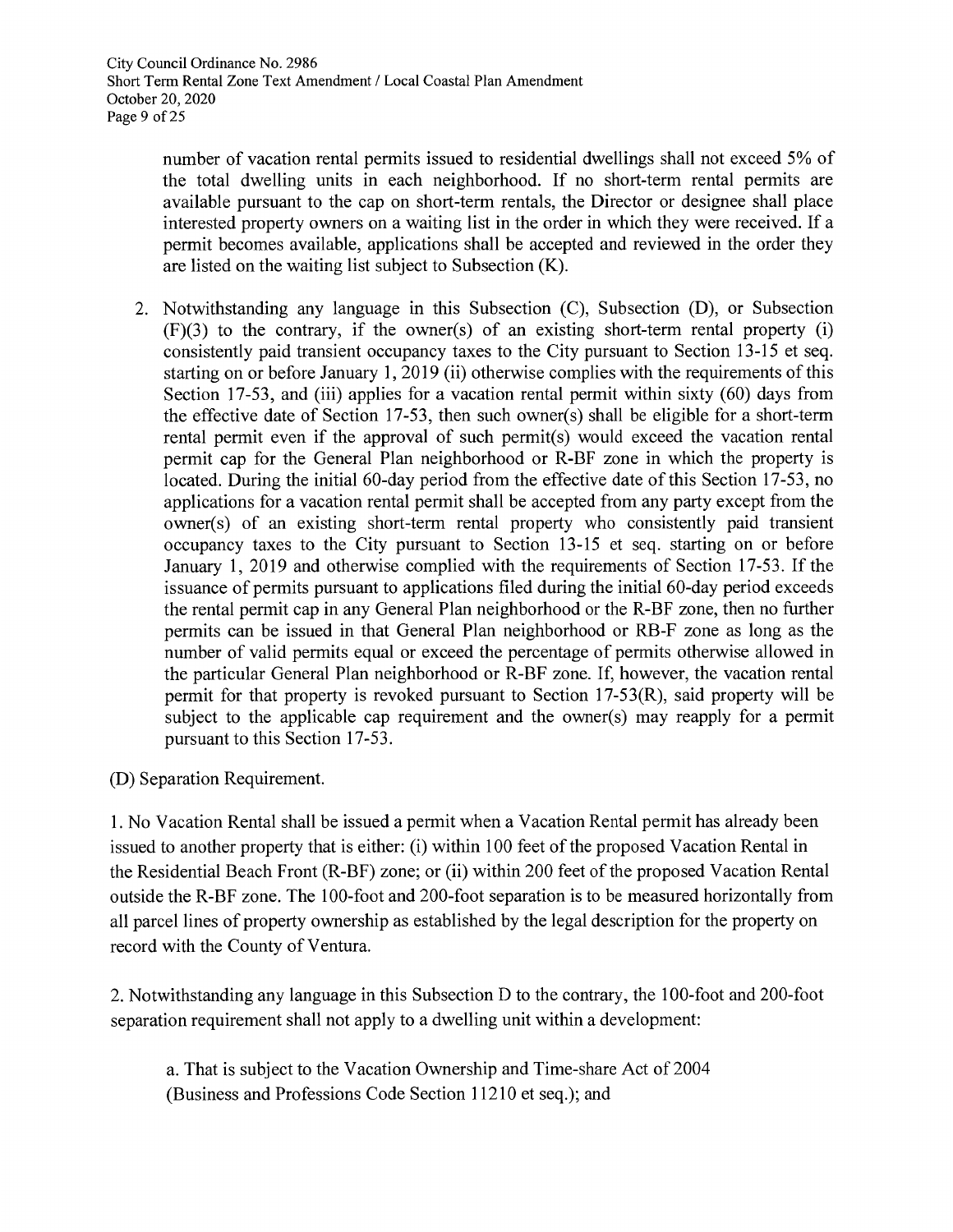b. That became subject to the Vacation Ownership and Time-share Act of 2004 on or before January 1, 2019; and

c. Whose owner(s): (i) on or before January 1, 2019, consistently paid transient occupancy taxes to the City pursuant to Oxnard City Code Section 13-15 et seq. (ii) otherwise complies with the requirements of this Section 17-53, (iii) and applies for a vacation rental permit within sixty (60) days from the effective date of Section 17.53; provided, however, if the vacation rental permit is revoked pursuant to Section 17-53(R), said property will be subject to the applicable separation requirement and the owner(s) may reapply for a permit pursuant to this Section 17-53.

(E) Maximum Rental Period

1. Vacation rentals shall be limited to a maximum of 100-day annual cap per calendar year. Vacation rentals which are only used for a partial day (i.e. arrival departure days) shall be rounded up and counted as a full day.

2. Notwithstanding any language in this Subsection E to the contrary, the 100-day annual cap per calendar year shall not apply to a dwelling unit within a development:

a. That is subject to the Vacation Ownership and Time-share Act of 2004; and

b. That became subject to the Vacation Ownership and Time-share Act of  $2004$  on or before January 1, 2019.

(F) Permit Required.

1. Except as expressly authorized by this Article, no dwelling, property or any portion thereof shall be rented for a term of less than thirty consecutive days. Renting for less than thirty days pursuant to a purported longer-term lease or by other means intended to evade compliance with this Article is prohibited.

2. A valid permit issued by the City pursuant to this Article is required in order for any person that seeks or receives any rent, payment, fee, commission or compensation in any form, to rent, offer for rent, advertise for rent, or facilitate the rental of a homeshare or vacation rental. For purposes of this Article, the owner of a dwelling unit that is subject to the Vacation Ownership and Time-share Act of 2004 must obtain a valid permit issued by the City pursuant to this Article for the rental of the dwelling unit for non-timeshare purposes for a period of less than thirty days.

3. A short-term rental permit authorizing a vacation rental or homeshare shall be issued or renewed by the Community Development Director, or designee if the following minimum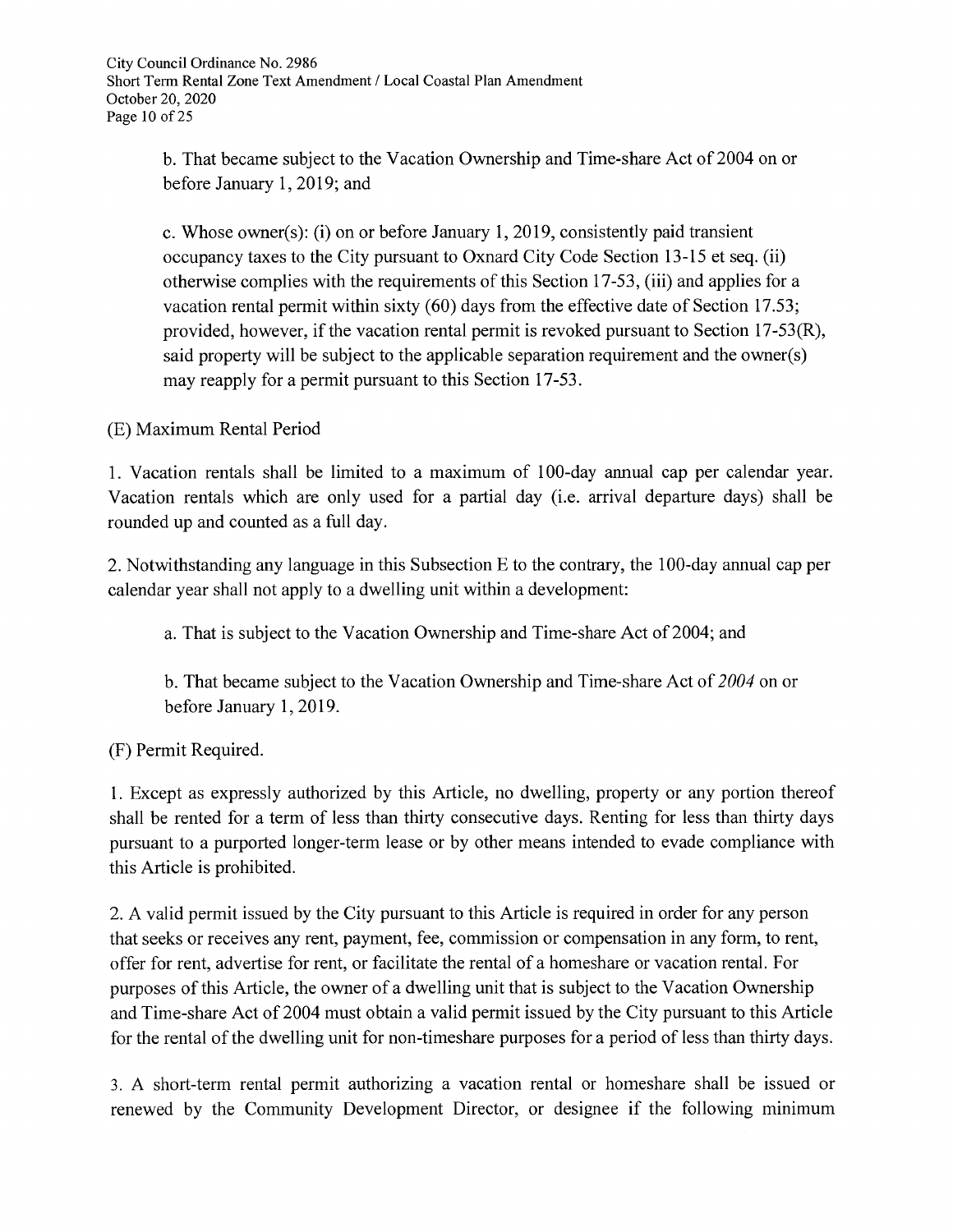City Council Ordinance No. 2986 Short Term Rental Zone Text Amendment / Local Coastal Plan Amendment October 20, 2020 Page 11 of 25

findings are met.

- a. The property is compliant with all State and Local codes.
- b. The property complies with the requirements of this Article.
- c. There is no substantial evidence of nuisance behavior from the location.
- d. Issuance of the permit will not exceed the neighborhood cap pursuant to  $17-53(C)$ .

4. The Community Development Director shall have the authority to impose additional standards and or conditions to short-term rental permits as necessary to achieve the objectives of the Article.

(G) Limited Term.

1. Permits for short-term rentals shall be issued or renewed for a maximum term of one year. All permits shall contain the following provision: "This permit shall expire no later than one year after the date of issuance, and is subject to revocation for violation or noncompliance with the requirements or any other applicable provision of the Oxnard City Code."

2. Permit holders that remain in good standing and apply for a renewal permit prior to the expiration of their current permit will be granted a renewal permit. If a permit expires, the request for a permit would be treated as a new permit subject to any established waiting lists.

(H) Owner Requirements and Limitations.

1. Permits may only be issued to the owner(s) of the homeshare or vacation rental property, and shall automatically expire upon sale or transfer of ownership of the property, in whole or in part. All permits shall include the following provision; "This permit shall automatically expire upon sale or transfer of the property, in whole or in part, or as stated in Section F, whichever comes first."

2. A permit may only be issued for a homeshare or vacation rental property if no owner of the subject homeshare or vacation rental property is also the owner of another homeshare or vacation rental property that is currently permitted under this Article. In addition, if a property contains multiple dwelling units that have not been subdivided pursuant to the subdivision map act (e.g. a duplex. cottages or apartments), only one dwelling unit on the property is eligible for permitting as a homeshare or vacation rental under this Article.

3. Notwithstanding any language in subsection  $H(2)$  to the contrary, if a dwelling unit is subject to the Vacation Ownership and Time-share Act of 2004, an owner of said dwelling unit may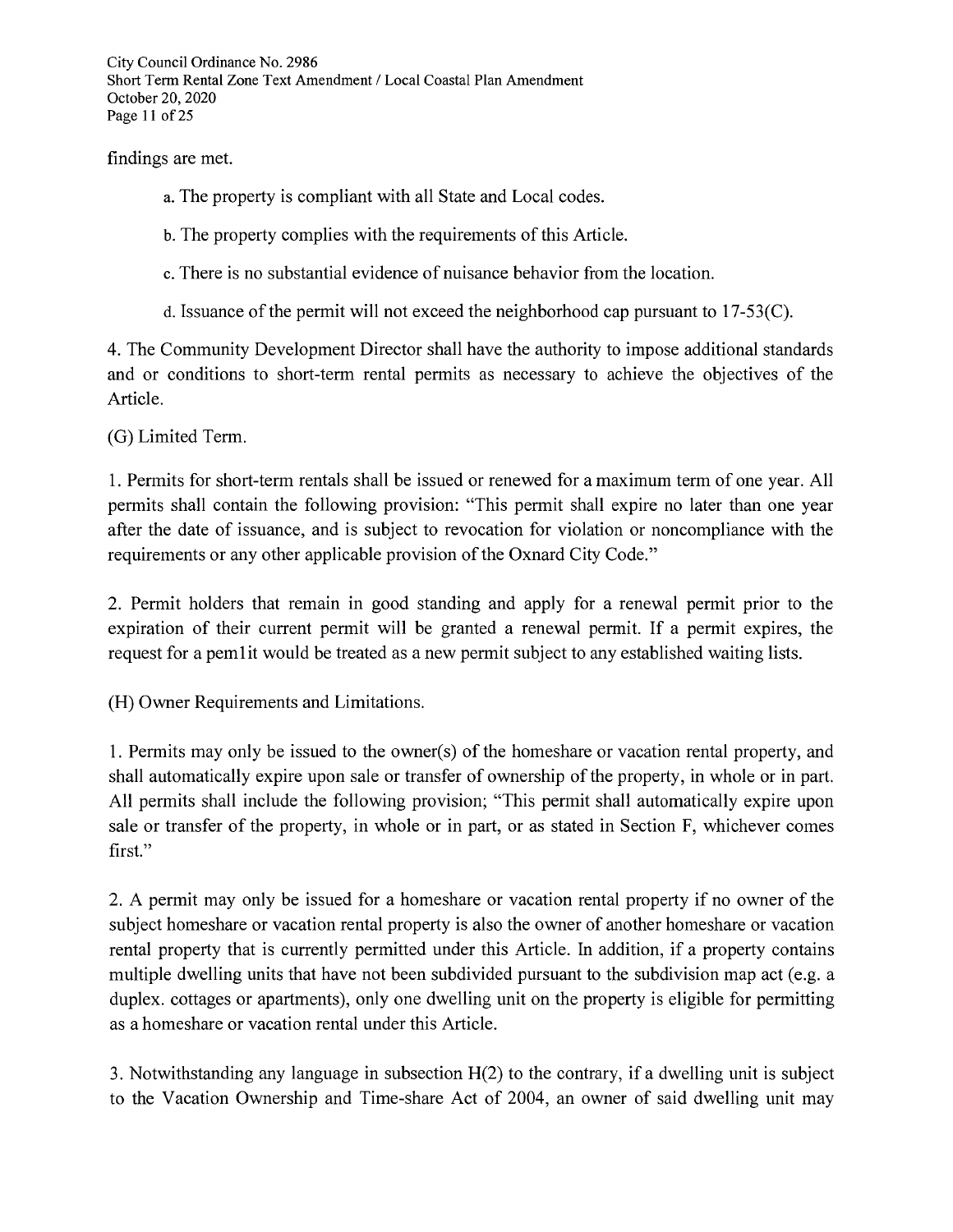City Council Ordinance No. 2986 Short Term Rental Zone Text Amendment / Local Coastal Plan Amendment October 20, 2020 Page 12 of 25

obtain a permit for more than one such dwelling, provided that said owner otherwise complies with all of the applicable requirements of Section 17-53.

(I) Ineligible Dwellings, Structures and Spaces.

No permit for a homeshare or vacation rental shall be issued for any of the following dwellings:

1. A dwelling subject to a City-imposed covenant, condition or agreement restricting its use to a specific purpose including but not limited to an affordable housing unit, farmworker housing, a superintendent or caretaker dwelling.

2. A dwelling on property fully or partially owned by a corporation, partnership, limited liability company, or other legal entity that is not a natural person, except in the event every shareholder, partner or member of the legal entity is a natural person as established by documentation (which shall be public record) provided by the permit applicant. In the event this exception applies, every such natural person shall be deemed a separate owner of the subject dwelling and property for purposes of this Article. Notwithstanding any language in this subsection 2 to the contrary, if a dwelling unit is subject to the Vacation Ownership and Time- share Act of 2004, such unit may be owned by a corporation, partnership or limited liability company and still be eligible to obtain a permit pursuant to this Section 17-53, provided that said owner otherwise complies with all of the applicable requirements of Section 17-53.

3. A dwelling on property owned by six or more owners, unless each owner shares common ancestors or the dwelling is subject to the Vacation Ownership and Time-share Act of 2004 and became subject to the Vacation Ownership and Time-share Act of 2004 on or before January 1, 2019.

4. A dwelling or structure that has not, if legally required, obtained a full building final inspection or been issued a valid certificate of occupancy by the City Building Official.

5. A mobile home located in a mobile home park.

6. Space in a yard or on a balcony. Camping in a backyard or on a balcony as a form of STR is prohibited.

7. A vehicle, to include an RV, car or boat. Use of a vehicle as a form of STR is prohibited.

8. Those 440 units in the Planned Development Community known as The Colony at Mandalay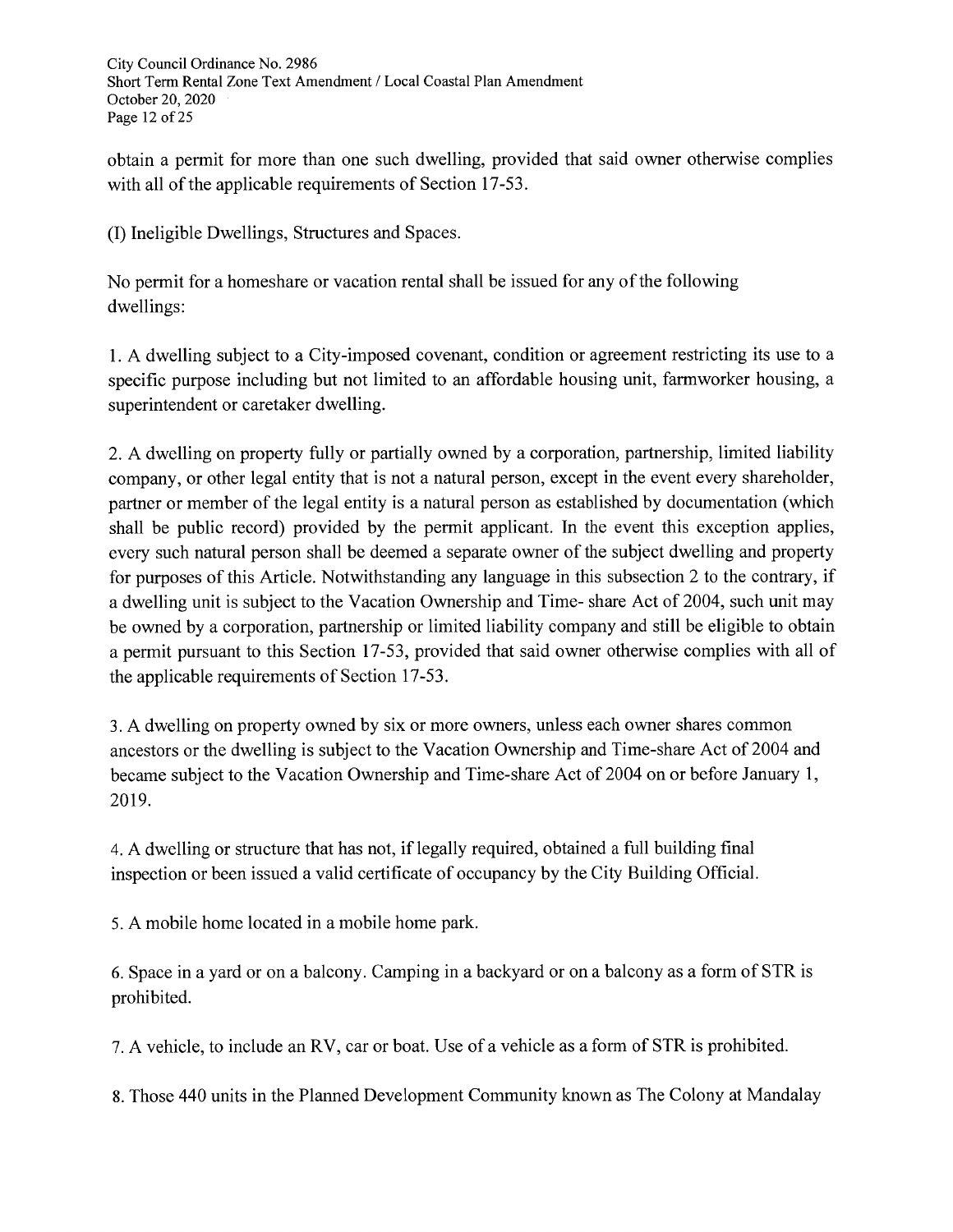City Council Ordinance No. 2986 Short Term Rental Zone Text Amendment / Local Coastal Plan Amendment October 20, 2020 Page 13 of 25

Beach.

9. Those units in the Harbour Island condominiums.

10. An Accessory Dwelling Unit.

(J) Pre-Permitting Inspection.

Prior to the initial issuance of a permit under this Article, the City Building Official or designee shall conduct an inspection to determine the number of bedrooms within the unit and ensure the dwelling and site comply with the provisions of this Article and other applicable building and zoning codes and regulations regarding parking, access, fire, and other relevant health and safety standards. If any violation is identified during the inspection, no permit shall be issued under this Article until the violation(s) is abated.

(K) Permit Application, Processing and Fees.

1. Applications for the initial issuance and renewal of permits under this Article shall meet the form and content requirements as established by the Community Development Director or designee.

2. Each application shall include a floor plan showing all rooms with each room labeled as to room type and a site plan depicting the location of all on-site parking and existing structures and describing the use of all existing structures.

3. Each application shall include a nuisance response plan containing the information required by Subsection L.

4. Each application shall include a mailing list for notifications pursuant Subsection N(2) along with fees as set forth in the Planning Division fee schedule.

5. Each application shall include an affidavit in a form provided by the Community Development Director or designee, signed by each owner of the subject property, agreeing to comply with the operational standards of Subsection (M) and the property management requirements of Subsection (N) should the permit be issued. The affidavit form shall also include the following statement: "The City considers the short-term rental of dwellings to be businesses that are operated in residential zones. Short-term rentals are not a by-right use. Instead, they are only allowed if operated in strict compliance with the rules and requirements of Chapter 17, Article IV, Section 17-53 of the Oxnard City Code. Violations are grounds for permit revocation, fines, and/or criminal prosecution."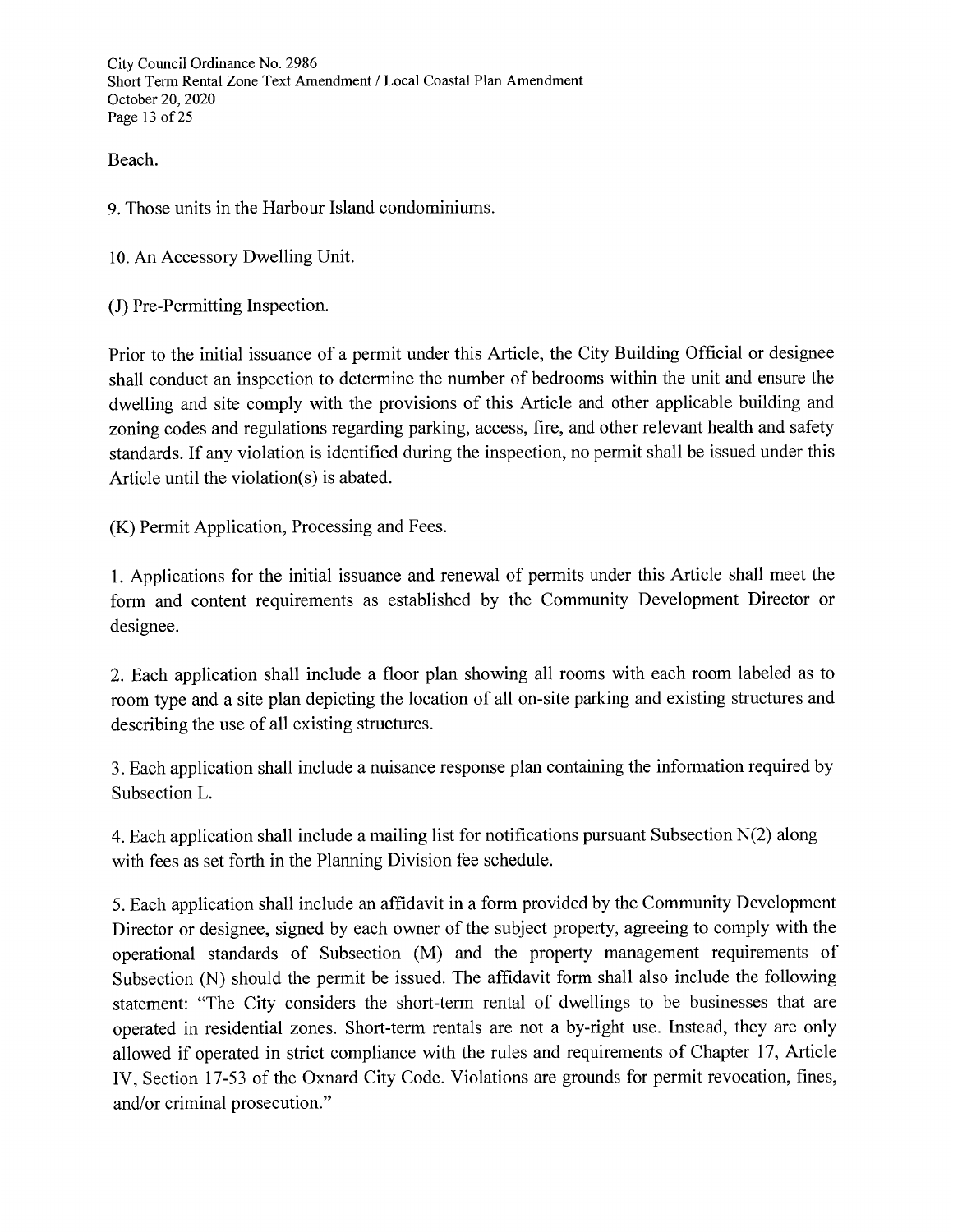6. For a homeshare only, annually provide to the Planning Division proof of a homeowner's exemption from the County Assessor and a fully-executed statement that the property is owner occupied.

7. An annual permit fee authorized by the fee schedule applicable to the Planning Division may be collected upon the filing of an application to cover the City's costs of administering this Article.

8. Prior to permit issuance under this Article, the applicant shall: (i) pay all applicable City fees; (ii) provide contact information for the owner of a homeshare, or designate and provide contact information for one or two property managers of a vacation rental, pursuant to Subsection (L); (iii) provide a fully-executed affidavit pursuant to Subsection  $(K)(5)$ ; (vi) provide proof of compliance with the applicable business tax and licensing, and transient occupancy tax requirements pursuant to Subsection  $(N)(6)$ ; (v) for a homeshare only, proof of homeowner's exemption and statement that property is owner occupied pursuant to Subsection  $(K)(6)$ ;  $(vi)$ provide proof of insurance pursuant to Subsection  $(N)(7)$ ; and  $(vii)$  provide the fully-executed defense and indemnification agreement pursuant to Subsection  $(N)(8)$ .

9. Notwithstanding any other provision of this Article, no public hearing shall be conducted regarding permit applications under this Article. Decisions of the Community Development Director or designee on permit applications to approve a short-term rental permit are final when rendered and are not subject to appeal.

(L) Nuisance Response Plan

Each nuisance response plan accompanying a vacation rental application shall contain the following information and otherwise be in a form required by the Community Development Department.

1. The mailing address and telephone number of the owner or owners of the residential dwelling unit or units to be used as a vacation rental pursuant to the permit.

2. The name, address and telephone number of the person or persons who will be available by telephone, and who will be responsible for promptly responding to or causing a prompt response to a nuisance complaint arising out of the occupancy or use of the vacation rental by tenants, their visitors and/or their guests. For the purposes of this Section, a return telephone call to a complainant shall be deemed "prompt" when:

a. Between the hours of 7:01 a.m. and 9:59 p.m. the call to contact the renter to correct the problem is made within thirty minutes of receiving the initial complaint: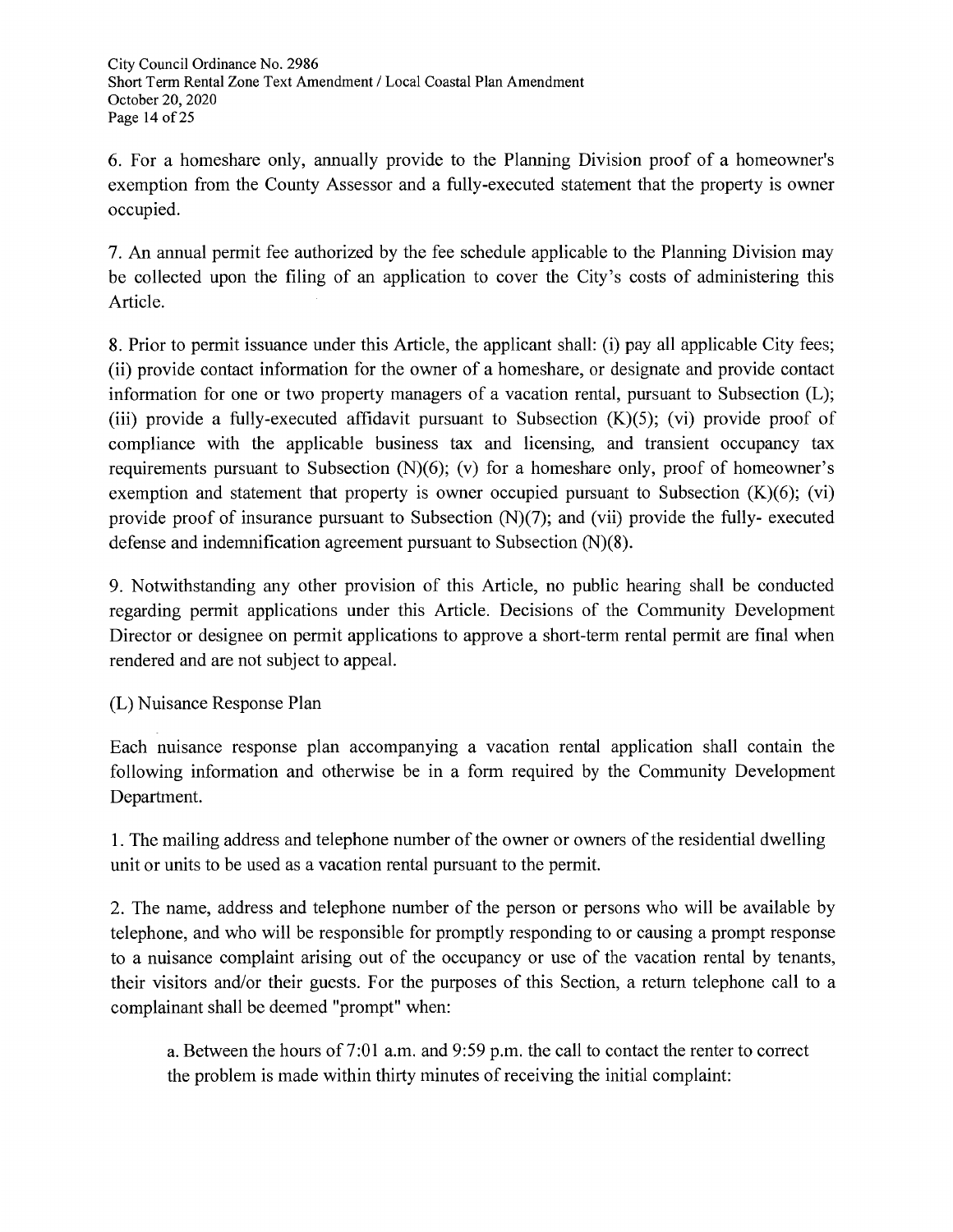b. Between 10:00.p.m. and 7:00 a.m., the quiet hours, the call to contact the renter to correct the problem is made within fifteen minutes of receiving the initial complaint.

3. No more than a total of three persons shall be designated in the response plan as a person responsible for responding to or causing a response to a nuisance complaint; and

4. Only one such person shall be designated as the person responsible for responding to a nuisance complaint during any particular hours of the day, different days in a week, and/or different weeks of the year.

5. The manner of responding to or causing a response to a nuisance complaint, including but not limited to the manner in which the complainant or complainants will be notified of the response and the method of documenting prompt responses and timely corrective action.

6. The manner of assuring timely corrective action to remedy the conditions that caused the nuisance complaint. For the purposes of this section "timely corrective action" shall include, at a minimum, a telephone call to the primary adult occupant of the short-term vacation rental within 30 minutes of the initial nuisance complaint.

(M) Operational Standards.

The following minimum operational standards apply to all homeshares and vacation rentals. All owners, renters, occupants and visitors of homeshares and vacation rentals shall comply with the operational standards. The owner(s) and permittee(s) of homeshares and vacation rentals are ultimately responsible for ensuring compliance with, and are liable for violations of, these operational standards.

1. Limits On Duration Of Stay.

a. The property owner shall require all occupants of vacation rentals to agree to a minimum stay of no less than three nights.

b. Vacation rental units may be rented for no more than 100 days during any calendar year. Notwithstanding any language in this Subsection M to the contrary, the 100-day annual cap per calendar year shall not apply to a dwelling unit within a development that is subject to the Vacation Ownership and Time-share Act of 2004 and that became subject to the Vacation Ownership and Time-share Act of 2004 on or before January 1, 2019.

# 2. Occupancy Limits.

a. Vacation rental overnight occupancy shall be limited to a maximum of two persons per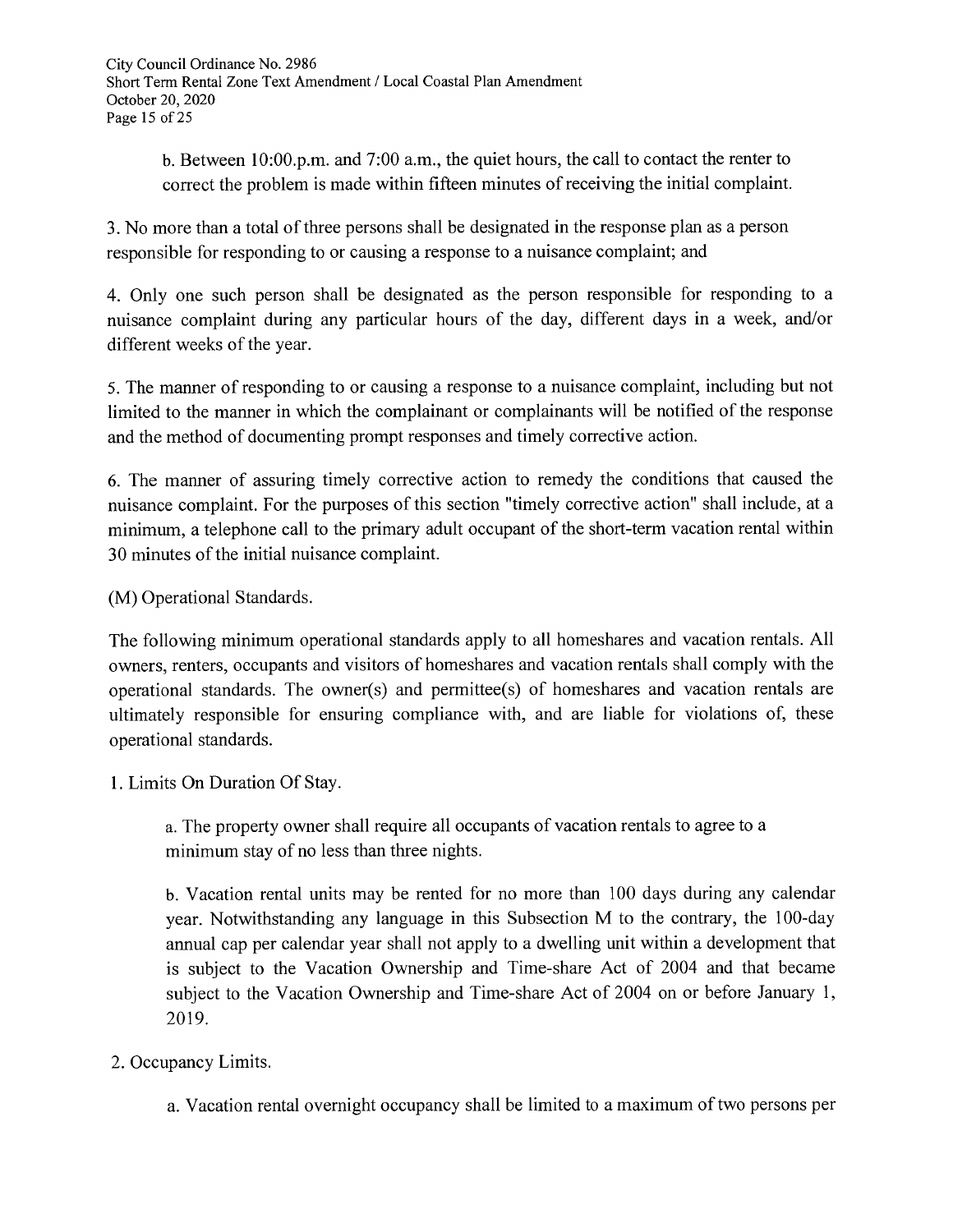bedroom occupying up to five bedrooms, plus two additional persons, up to a maximum of ten persons.

b. Homeshares shall have a maximum of two bedrooms available for rental. Overnight occupancy shall be limited to a maximum of five rental guests.

c. Inclusive of the owner(s) in the case of homeshares, the maximum number of total persons allowed on the property at any time shall not exceed the maximum overnight occupancy plus six additional persons. No person who is not staying overnight at the homeshare or vacation rental shall be on the property during the quiet hours stated in Subsection (M).4.b.

d. Homeshares and vacation rentals shall not be rented to more than one group at a time; no more than one rental agreement shall be effective for any given date.

e. The primary occupant of a vacation rental shall be an adult 21 years of age or older. The primary occupant shall be legally responsible for compliance of all occupants of the unit and/or their guests with all provisions of this Article and/or this code.

#### 3. Parking Requirements.

a. Parking shall be provided on the property as follows:

i. a minimum of one parking space for vacation rentals in a studio or one bedroom:

ii. a minimum of two parking spaces for homeshares and vacation rentals with two to four bedrooms; and

iii. a minimum of three parking spaces for homeshares and vacation rentals with five or more bedrooms.

b. Permitted garages and driveways on the property shall be unobstructed and made available for renter parking.

## 4. Noise.

a. No use or activity associated with a homeshare or vacation rental shall at any time create unreasonable noise or disturbance as provided in Chapter 7. Article XI - Sound Regulations of the Oxnard City Code.

b. Quiet hours shall be observed from  $10:00$  p.m. to  $7:00$  a.m.

c. Pursuant to OCC Section 7-147.1 the sale, offer to sell, use, or possession of fireworks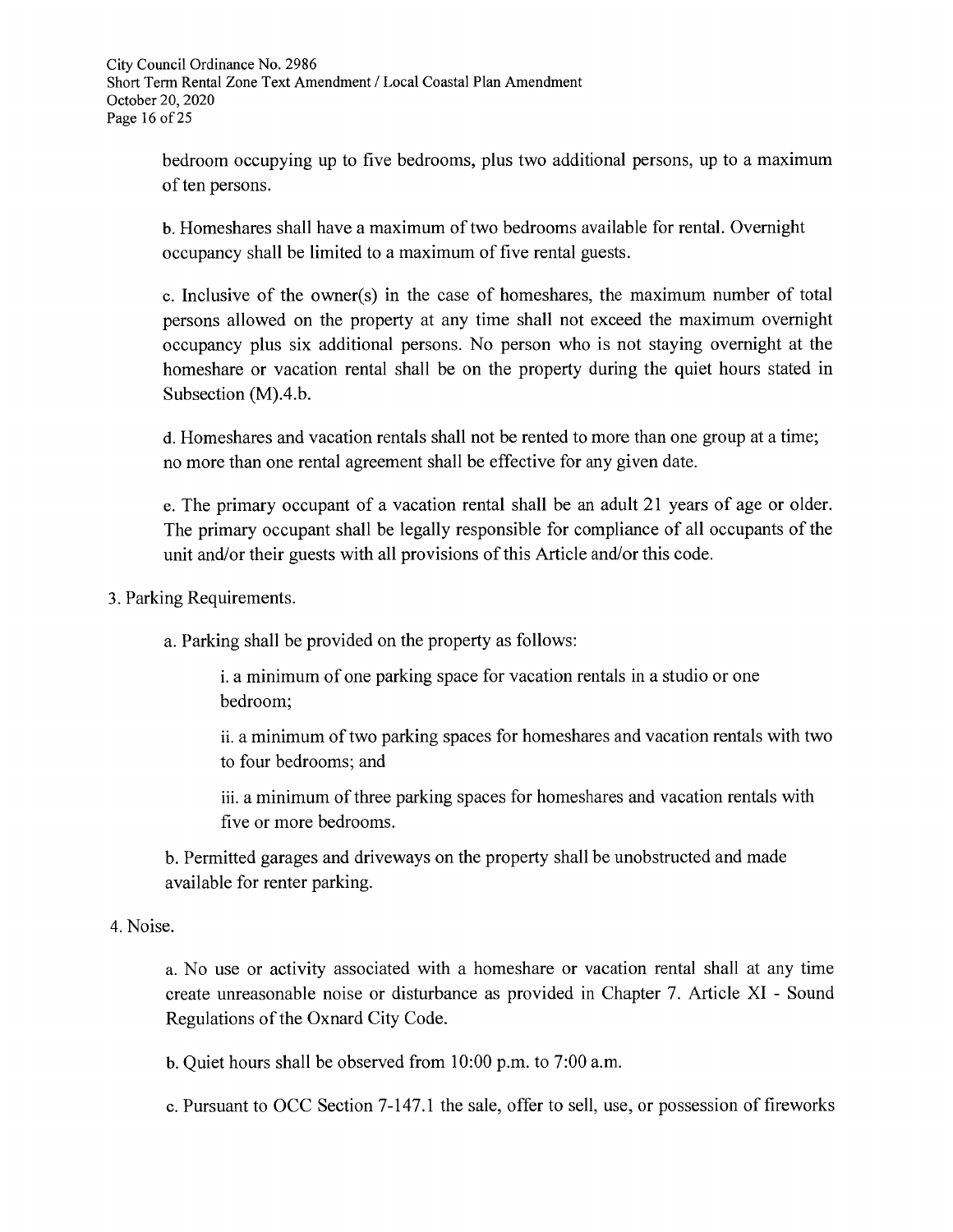is prohibited in the City of Oxnard and use by a tenant or guest of an STR is also a violation of this Article.

5. Events and Activities.

No homeshare or vacation rental property shall be rented or used for any event or activity attended by more persons than are allowed on the property pursuant to Subsection  $(M)(2)$  that violates any noise standard of Subsection  $(M)(4)$ , or that violates any other standard or requirement of this Article or any other local state or federal law.

6. Refuse.

Adequate waste collection facilities and services shall be provided for a homeshare or vacation rental at all times. Waste bins and refuse shall not be left within public view except in proper containers for the purpose of collection on the scheduled collection day(s). The waste collection schedule and information about recycling and green waste separation and disposal shall be included in the rental agreement and posted conspicuously inside the rental unit.

(N) Property Management Requirements.

The following minimum property management requirements apply to all homeshares and vacation rentals.

1. Owner/Property Manager Requirements.

a. At all times a homeshare is rented out, a homeshare owner shall be onsite between the hours of 10:00 p.m. and 7:00 a.m., and within twenty-five miles of the property at all other times, to ensure compliance with the standards and requirements of this Article.

b. At all times a vacation rental is rented out, the vacation rental shall have one or two designated property managers, one of whom shall be available at all times and within twenty-five miles of the property, to ensure compliance with the standards and requirements of this Article. An owner may serve as one of the property managers.

c. Each application under this Article shall include the name, address, and telephone number(s) at which the property manager(s) can be reached at all times, along with the signature of each property manager. Any requested change to a designated property manager shall be made through a formal written request to the Community Development Director or designee, and shall include the signature of the proposed property manager and the desired effective date of the change. No change to a vacation rental's designated property manager shall take effect unless and until approved in writing by the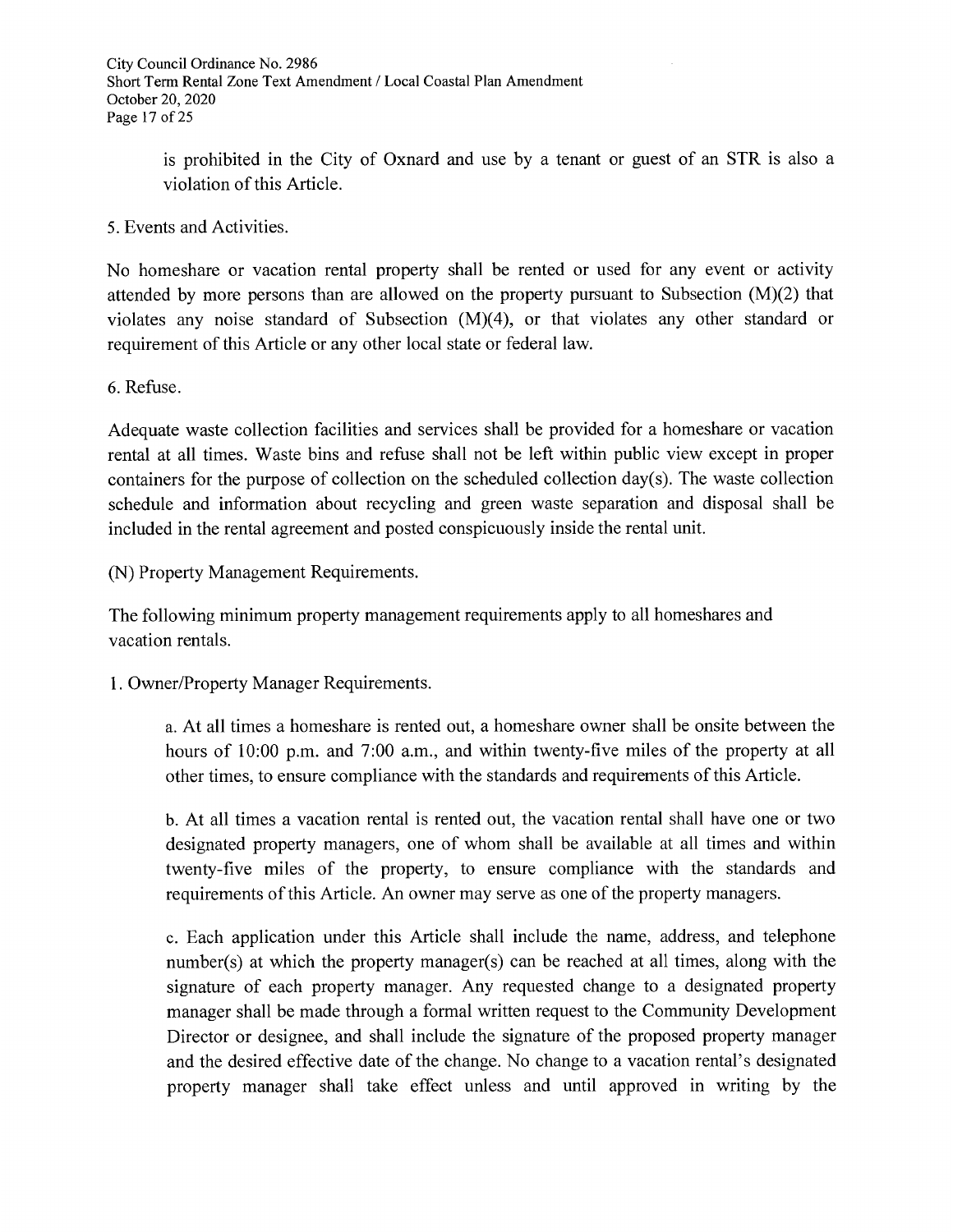City Council Ordinance No. 2986 Short Term Rental Zone Text Amendment / Local Coastal Plan Amendment October 20, 2020 Page 18 of 25

Community Development Director or designee.

2. Permit Notification.

a. The Planning Division shall provide a mailed notice of permit issuance, and of each permit renewal, to the owner of the subject property and the owners of all real property situated within a radius of 300 feet of the exterior boundaries of the Assessor's Parcel(s) which is the subject of the application.

b. At a minimum, the notice of permit issuance shall include: (i) directions to view a copy of the nuisance response plan; and (ii) contact information for the Code Compliance Division.

## 3. Information In Rental Agreements

a. Each rental agreement for a vacation rental or homeshare shall prominently display the following information:

(1) The permitted occupancy and guest limits for both day and night;

(2) Notification that quiet hours shall be observed between 10:00 p.m. and 7:00 a.m.;

(3) Notification that no outdoor amplified music or sound is allowed during quiet hours and a copy of Chapter 7, Article XI - Sound Regulations of the Oxnard City Code as may be amended from time to time;

(4) Notification that the property cannot be used for events that exceed the applicable occupancy or guest limits, or that violate the quiet hours, noise standards or any other standard or requirement of this Article;

(5) The available number of onsite parking spaces, and notification that all parking shall occur on-site with no on-street parking allowed;

(6) The waste collection schedule and the tenant's responsibilities regarding waste collection;

(7) Notification that the sale, possession or use of fireworks in the City of Oxnard is prohibited.

4. Information in Advertising and Listings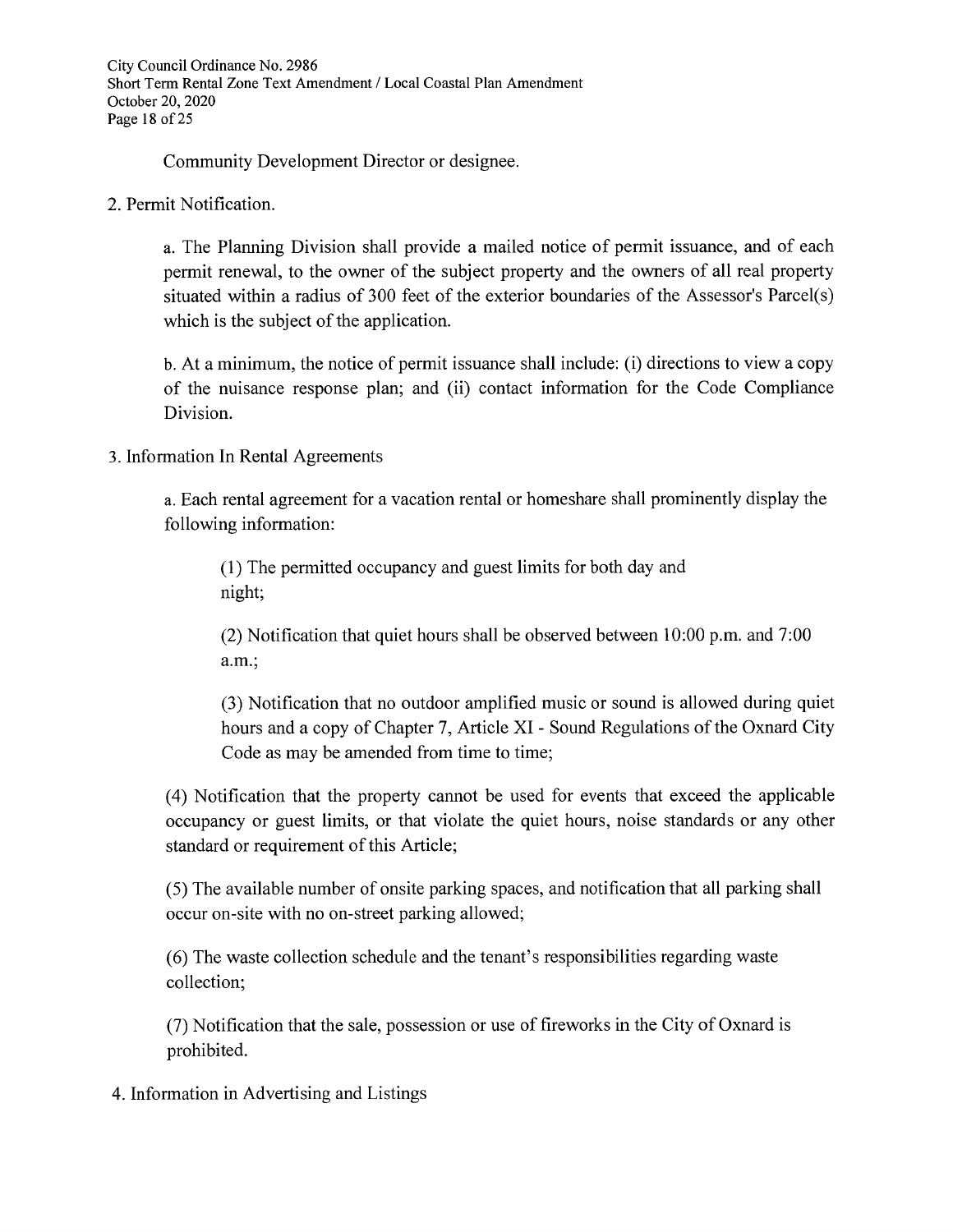a. Each advertisement and listing for a vacation rental or homeshare shall prominently display the following information;

(1) The City-issued land use permit number authorizing the homeshare or vacation rental under this Article;

(2) The current City issued Business License Tax Certificate identification number, if required for the operation;

(3) All advertisements for homeshares shall state that the unit is an owneroccupied dwelling, and the owner will be present in the home;

(4) The available number of onsite parking spaces, and notification that all parking shall occur on-site with no on-street parking allowed;

b. No advertisements or notices regarding the availability of a dwelling for homeshare or vacation rental use shall be posted on the property.

5. Posting Inside of Dwellings.

The following information, as well as all information required by Subsection  $(N)(3)$ , shall be posted in a conspicuous location inside the dwelling within six feet of the main entrance of the homeshare or vacation rental;

a. The name and contact information for the designated property manager of a vacation rental or owner of a homeshare, and the telephone number(s) at which the person can be reached at all times;

b. The waste collection schedule and information about recycling and green waste separation and disposal;

c. Notification that the property owner, renter, and occupants are subject to criminal citation and fines, civil penalties and/or permit revocation for violations of the unit's occupancy limits, noise standards and other operational standards.

6. Business License; Business Taxes; Transient Occupancy Tax.

The owner of a vacation rental or homeshare shall acquire and maintain a valid City business license, timely pay annual business taxes evidenced by a business tax certificate, and obtain and maintain a valid City transient occupancy tax registration certificate and timely pay all required City transient occupancy taxes.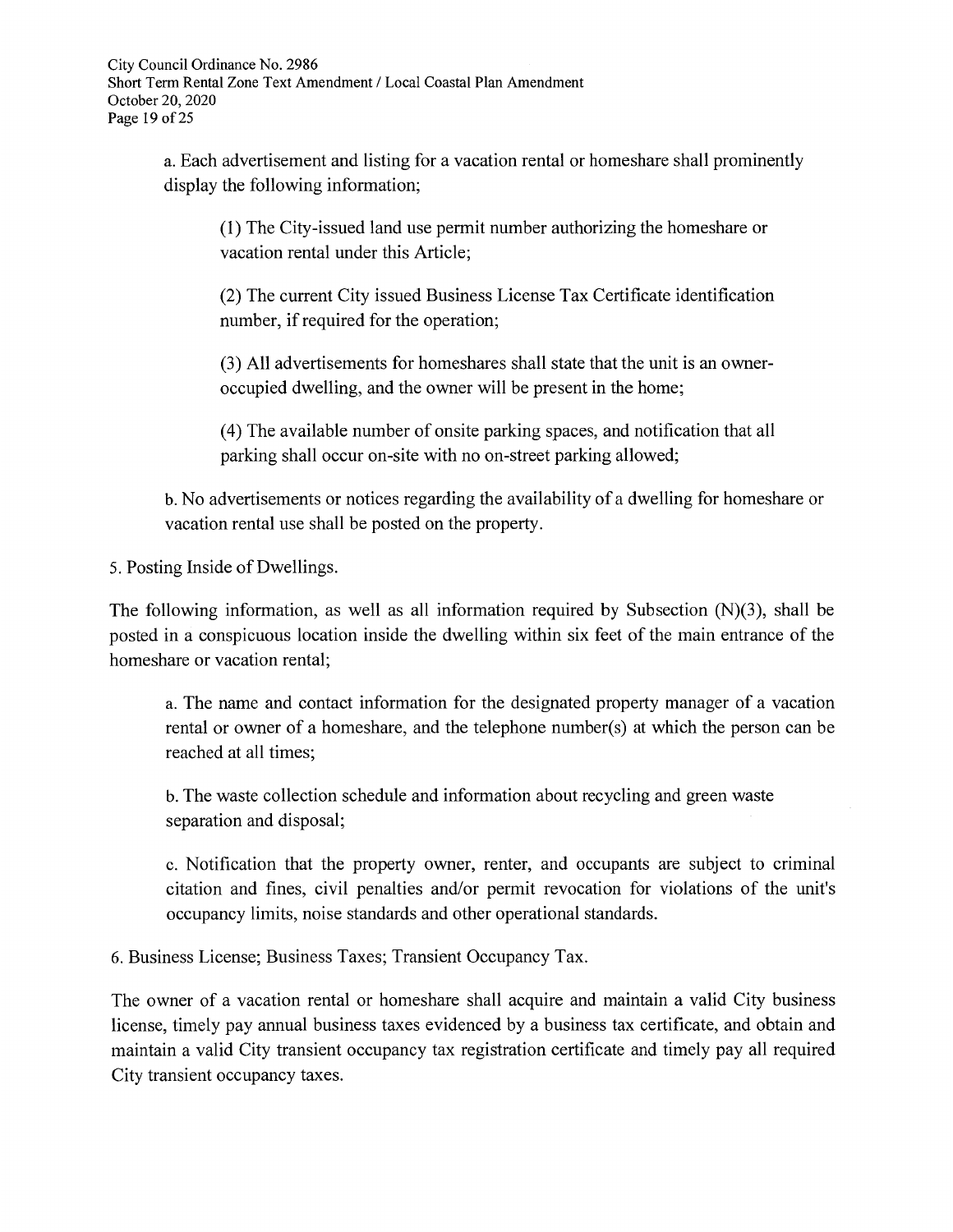City Council Ordinance No. 2986 Short Term Rental Zone Text Amendment / Local Coastal Plan Amendment October 20, 2020 Page 20 of 25

#### 7. Insurance.

The owner shall maintain an insurance policy that includes coverage for commercial/business general liability with a minimum limit of \$1,000,000 per occurrence for claims of personal injury or property damage. Proof of such insurance coverage shall be provided with each permit application under this Article, and shall be made available to the Community Development Director or designee upon request.

8. Defense and Indemnification.

All owners of a homeshare or vacation rental shall be jointly and severally responsible to defend and indemnify the City and all of its officials, employees and agents from and against all thirdparty claims, causes of action, fines, damages and liabilities of whatever nature arising from or related to the processing and issuance of a permit under this Article and/or from the operation of the homeshare or vacation rental. Upon submittal of a permit application under this Article, all owners of the homeshare or vacation rental shall execute a written agreement on a form provided by the Community Development Director or designee implementing this defense and indemnification requirement.

## 9. Record-Keeping.

The owner of a homeshare or vacation rental shall keep and preserve all records as may be necessary to demonstrate compliance with the standards and requirements of this Article. These records shall include but are not limited to all rental agreements entered into, advertisements and online listings. The records shall be maintained during the term of the permit issued under this Article and subsequent renewal up to two years, and shall be made available in electronic format for the City's review upon request of the Community Development Director or designee.

- (O) Inspection and Monitoring.
- 1. Inspections.

In addition to the pre-permitting inspection of a homeshare or vacation rental pursuant to Subsection (J), upon reasonable notice. City staff shall be given access to the dwelling and site to conduct an inspection during the tem1 of the permit to ensure continued operation of the homeshare or vacation rental in compliance with the provisions of this Article and other applicable building and zoning codes and regulations regarding parking, access, fire, safety, and other relevant issues.

2. Inspection, Monitoring and Code Enforcement Costs.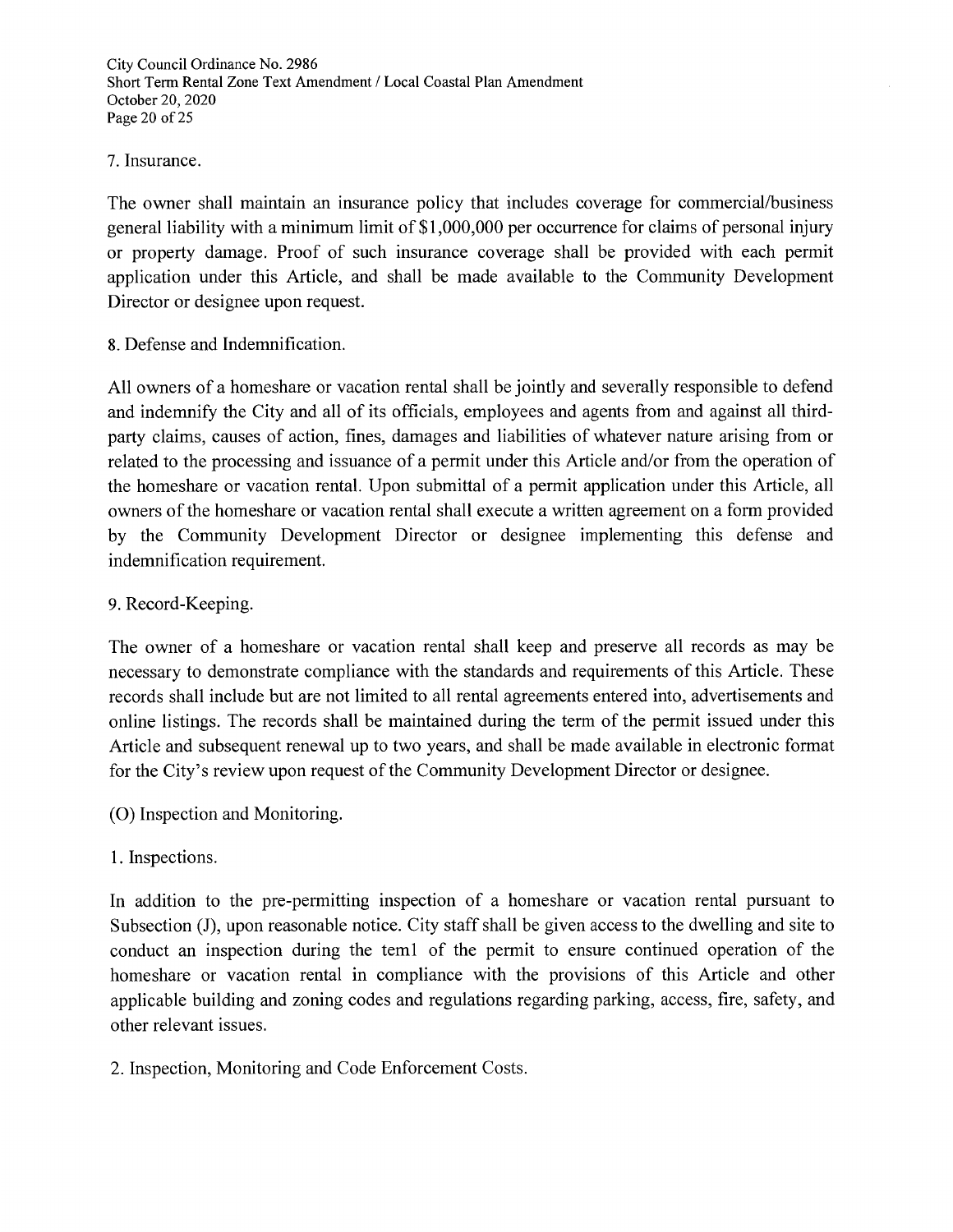City Council Ordinance No. 2986 Short Term Rental Zone Text Amendment / Local Coastal Plan Amendment October 20, 2020 Page 21 of 25

City monitoring shall be required for each homeshare and vacation rental operation issued a permit. The permittee shall be responsible for all inspection and monitoring costs associated with the operation. Monitoring may be conducted by a third party compliance company hired by the City. The permittee shall also be responsible for any and all code enforcement costs, calculated at a full cost recovery rate, related to their property.

# (P) Permit Fees

The Community Development Department shall assess fees for a short-term rental permit as set by the City Council. Fees and deposits set forth in this Article may be adjusted each year by the City Council, reflecting the costs of administering the short-term rental permit, and enforcing the requirements of this Section.

(Q) Complaints and Violations.

# 1. Complaints.

a. Complaints regarding the condition, operation or conduct of the renters, occupants or visitors of a homeshare or vacation rental shall be directed to the vacation rental property manager or homeshare owner for investigation and resolution. The property manager or owner shall be available by phone at all times the dwelling is rented out as a homeshare or vacation rental.

b. Upon receipt of a complaint that any renter, occupant or visitor of a homeshare or vacation rental has created unreasonable noise or disturbance and/or potentially violated any other operational standard of this Article the property manager or owner shall take all necessary actions to promptly resolve the issue, including by initially contacting the renter to correct the problem within thirty minutes, or within fifteen minutes during the quiet hours between 10:00 p.m. and 7:00 a.m., after the complaint is first received.

c. Within twenty-four hours after first receiving a complaint pursuant to subsection (b) above, the property manager or owner shall complete the online reporting form provided by the Community Development Director or designee to: (1) report and describe the complaint including the time the complaint was first received; (2) describe all actions taken to resolve the issue, including the time each action was taken; and (3) describe the resolution or current status.

d. A property manager's or owner's failure to promptly resolve a complaint pursuant to subsection (b) above which the Planning Division deems to be valid, or to timely and fully report the complaint to the Community Development Director or designee on the online reporting form, shall each constitute a separate violation of this Article.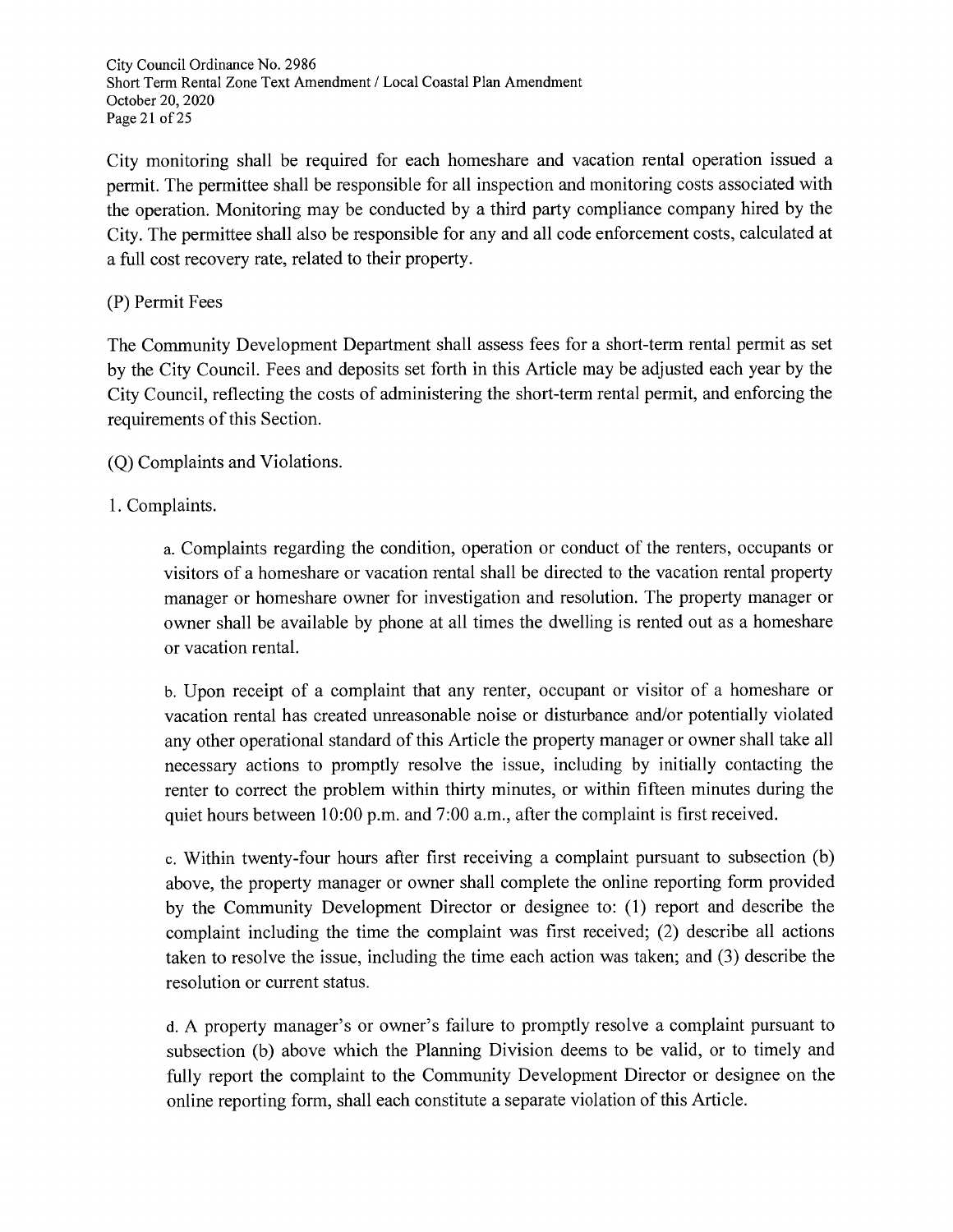e. Individuals who file false reports of nuisance activities or other violations of this ordinance shall be subject to fine and prosecution pursuant to California Penal Code Section 148.5 and the complainant will be responsible for the costs associated with the service call by the Police Department or Code Enforcement

2. Violations.

Each of the following acts or omissions related to the operation or use of a homeshare or vacation rental is unlawful and constitutes a violation of this Article. Owners are jointly and severally responsible and liable, along with any other responsible person, for each violation committed with respect to their homeshare or vacation rental. Each day a violation occurs constitutes a separate, additional violation:

a. Engaging in an act in violation of the permitting requirement of Subsection (F);

b. Failure to comply with an operational standard of Subsection (M);

c. Failure to comply with a property management requirement of Subsection (N);

d. Failure to comply with the complaint investigation, resolution and/or reporting requirements of Subsection  $(Q)(1)$ ; and

e. Failure to timely remit to the City any cost or fee pursuant to this Article.

(R) Revocation or Suspension of Permit.

1. The Community Development Director may revoke, or suspend a vacation rental or homeshare permit for one or more of the following reasons:

a. A property transfer triggering property tax reassessment pursuant to the California Revenue and Taxation Code Section 60 et seq., as determined by the Ventura County Assessor such that the vacation rental or homeshare permit associated with the property shall expire and shall also become nonrenewable at the time of the property transfer.

b. The permittee has made a false, misleading or fraudulent statement of material fact in the application for the vacation rental or homeshare permit, in the information required to be submitted to the city, or in response to inquiries by the city.

c. The permittee engaged in any of the following conduct related to this section that:

(1) Resulted in a citation or conviction against the permittee;

(2) Violated local, state or federal law;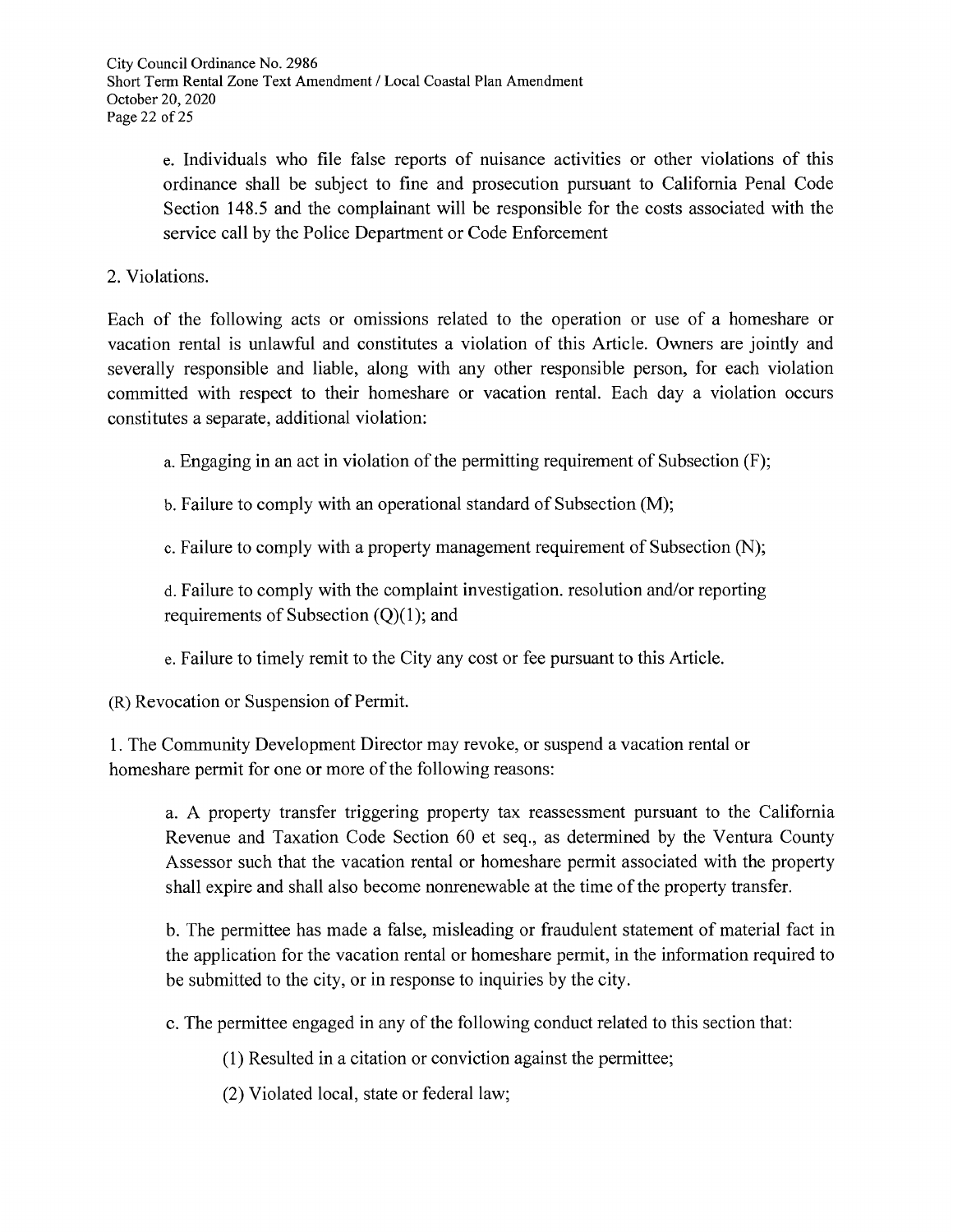(3) Constituted a public nuisance;

(4) Breached any condition, requirement, or restriction of the vacation rental or homeshare permit; or

(5) Constituted a hazard to public peace, health, or safety.

d. Failure to pass inspections required under the provisions of Subsection (J).

e. Three or more verified and valid complaints of any violation of the Oxnard City Code, state or federal law, as determined by the Community Development Director, within a twelve-month period, shall be grounds for permit revocation.

2. A Vacation Rental or Homeshare Permit may be revoked, suspended, or additional conditions may be imposed by the Community Development Director by providing written notice to the permittee setting forth the basis of the intended action and giving the permittee an opportunity, within fourteen calendar days, to present responding information to the Department of Planning and Community Development.

3. After the fourteen-day period, the Community Development Director shall determine whether to revoke the permit, suspend the permit, or impose additional conditions upon the permit and thereafter, give written notice of its decision to the permittee. The permit shall be deemed to be valid until the written notice of the decision has been issued.

(S) Violations Declared A Public Nuisance.

Each and every violation of the provisions of this Article is hereby deemed unlawful and a public nuisance.

(T) Each Violation a Separate Offense.

Each and every violation of this Article shall constitute a separate violation and shall be subject to all remedies and enforcement measures authorized by the City of Oxnard. Additionally, as a nuisance per se, any violation of this Article shall be subject to injunctive relief, any permit issued pursuant to this Article being deemed null and void, disgorgement and payment to the City for any monies unlawfully obtained, costs of abatement, costs of investigation, attorney fees, and any other relief or remedy available at law or in equity. The City of Oxnard may also pursue any and all remedies and actions available and applicable under state and local laws for any violations committed by the person/s or entity to which the STR permit was issued and by tenants under contract to use the STR. Additionally, when there is determined to be an imminent threat to public health, safety or welfare, the City Manager, or his/her designee(s), may take immediate action to temporarily suspend a STR permit issued by the City, pending a hearing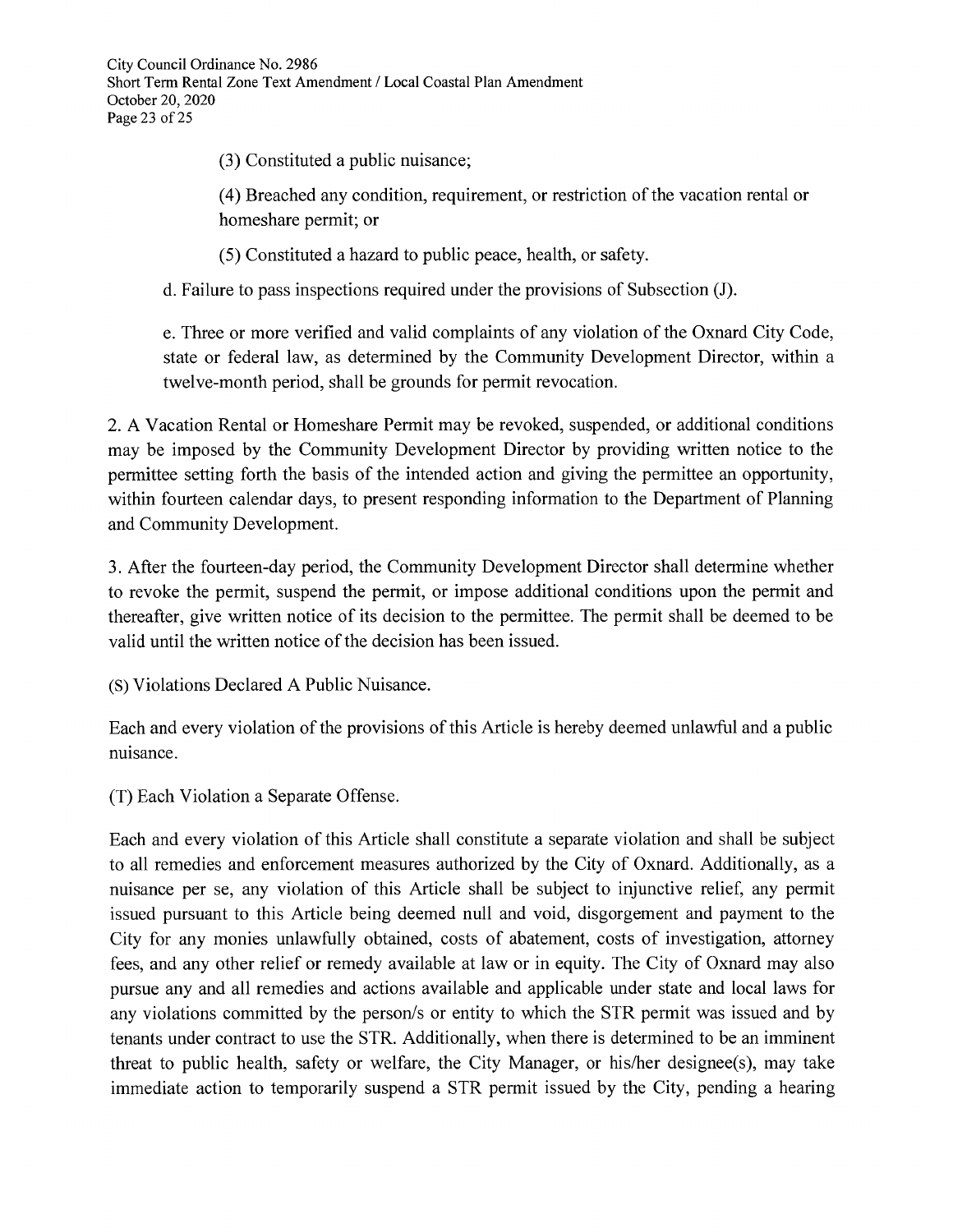City Council Ordinance No. 2986 Short Term Rental Zone Text Amendment / Local Coastal Plan Amendment October 20, 2020 Page 24 of 25

before the City Manager, or his/her designee(s).

(U) Criminal Penalties.

Each and every violation of the provisions of this Article may at the discretion of the District Attorney or City Attorney be prosecuted as an infraction or misdemeanor and upon conviction be subject to a fine not to exceed one thousand dollars (\$1,000) for the first violation, two thousand dollars (\$2,000) for the second violation, and three thousand dollars (\$3,000) and revocation of the permit for a period of two years, after which the property owner would have to reapply, for the third violation. Each day a violation is committed or permitted to continue shall constitute a separate offense. The fine for operating an unlicensed and/or unpermitted STR shall be \$5,000 per day.

(V) Remedies Cumulative and Not Exclusive.

The remedies provided herein are not to be construed as exclusive remedies. The City is authorized to pursue any proceedings or remedies provided by law.

(W) Appeals.

A property owner or duly appointed designee may appeal a decision of the Community Development Director to deny, revoke, or suspend a short-term rental permit pursuant to Chapter 1, Article V-Administrative Hearings of the Oxnard City Code.

Section 11. If any subsection, sentence, clause, phrase or word of the Ordinance is for any reason held to be invalid by a court of competent jurisdiction, such decision shall not affect the validity of the remaining portions of this Ordinance. The City Council hereby declares that it would have passed and adopted this Ordinance, and each and all provisions hereof, irrespective of the fact that one or more provisions may be declared invalid.

Section 12. Cumulative Ordinance. Nothing in this Ordinance shall be interpreted to allow any land use which is not expressly listed as permitted or conditionally permitted within the City's Zoning Code.

## REST OF THIS PAGE LEFT INTENTIONALLY BLANK